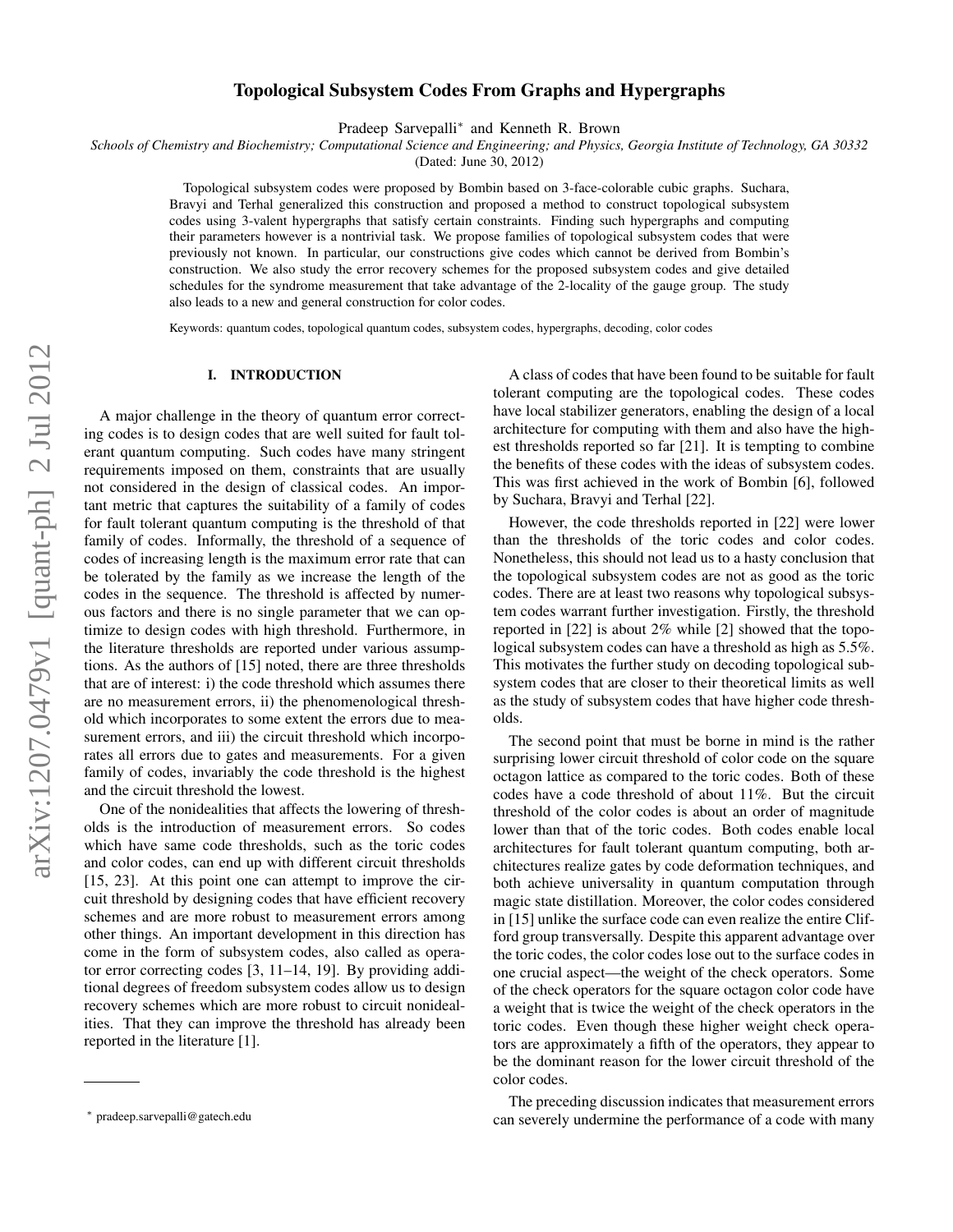good properties including a good code threshold. Thus any improvement in circuit techniques or error recovery schemes to make the circuits more robust to these errors are likely to yield significant improvements in the circuit thresholds. This is precisely where topological subsystem codes come into picture. Because they can be designed to function with just two-body measurements, these codes can greatly mitigate the detrimental effects of measurement errors. A strong case in favor of the suitability of the subsystem codes with current quantum information technologies has already been made in [22].

For all these reasons topological subsystem codes are worth further investigation. This work is aimed at realizing the potential of topological subsystem codes. Our main contribution in this paper is to give large classes of topological subsystem codes, which were not previously known in literature. Our results put at our disposal a huge arsenal of topological subsystem codes, which aids in the evaluation of their promise for fault tolerant quantum computing. In addition to building upon the work of [22] it also sheds light on color codes, an area of independent interest.

The paper is structured as follows. After reviewing the necessary background on subsystem codes in Section II, we give our main results in Section III. Then in Section IV we show how to measure the stabilizer for the proposed codes in a consistent fashion. We conclude with a brief discussion on the significance of these results in Section V.

#### II. BACKGROUND AND PREVIOUS WORK

### A. Subsystem codes

In the standard model of quantum error-correction, information is protected by encoding it into a subspace of the system Hilbert space. In the subsystem model of error correction [3, 11–14, 19], the subspace is further decomposed as  $L \otimes G$ . The subsystem L encodes the logical information, while the subsystem G provides additional degrees of freedom; it is also called the gauge subsystem and said to encode the gauge qubits. The notation  $[[n, k, r, d]]$  is used to denote a subsystem code on *n* qubits, with  $\dim L = 2^k$  and  $\dim G = 2^r$  and able to detect errors of weight up to  $d-1$  on the subsystem L. In this model an  $[[n, k, d]]$  quantum code is the same as an  $[|n, k, 0, d|]$  subsystem code.

The introduction of the gauge subsystem allows us to simplify the error recovery schemes [1, 3] since errors that act only on the gauge subsystem need not be corrected. Although sometimes this comes at the expense of a reduced encoding rate, nonetheless as in the case of the Bacon-Shor code, this can substantially improve the performance with respect to the corresponding stabilizer code associated with it without affecting the rate [3].

We assume that the reader is familiar with the stabilizer formalism for quantum codes [8, 9]. We briefly review it for the subsystem codes [11, 19]. A subsystem code is defined by a (nonableian) subgroup of the Pauli group; it is called the gauge group  $G$  of the subsystem code. We denote by

 $S' = Z(\mathcal{G})$ , the centre of  $\mathcal{G}$ . Let  $\langle iI, S \rangle = S'$ . The subsystem code is simply the space stabilized by S. (Henceforth, we shall ignore phase factors and let  $S$  be equivalent to  $S'$ .) Henceforth, we shall ignore the phase factors and let S. The bare logical operators of the code are given by the elements in  $C(G)$ , the centralizer of G. (We view the identity also as a logical operator.) These logical operators do not act on the gauge subsystem but only on the information subsystem. The operators in  $C(S)$  are called dressed logical operators and in general they also act on the gauge subsystem as well. For an  $[[n, k, r, d]]$  subsystem code, with the stabilizer dimension  $\dim S = s$ , we have the following relations:

$$
n = k + r + s,\tag{1}
$$

$$
\dim \mathcal{G} = 2r + s,\tag{2}
$$

$$
\dim C(\mathcal{G}) = 2k + s,\tag{3}
$$

$$
d = \min\{\text{wt}(e) \mid e \in C(Z(\mathcal{G})) \setminus \mathcal{G}\}. \tag{4}
$$

The notation  $wt(e)$  is used to denote the number of qubits on which the error  $e$  acts nontrivially.

## B. Color codes

In the discussion on topological codes, it is tacitly assumed that the code is associated to a graph which is embedded on some suitable surface. Color codes [4] are a class of topological codes derived from 3-valent graphs with the additional property that they are 3-face-colorable. Such graphs are called 2-colexes. The stabilizer of the color code associated to such a 2-colex is generated by operators defined as follows:

$$
B_f^{\sigma} = \prod_{i \in f} \sigma_i, \sigma \in \{X, Z\},\tag{5}
$$

where f is a face of  $\Gamma_2$ . A method to construct 2-colexes from standard graphs was proposed in [5]. Because of its relevance for us we briefly review it here.

| <b>Construction A</b> Topological color code construction                               |
|-----------------------------------------------------------------------------------------|
| <b>Input:</b> An arbitrary graph $\Gamma$ .                                             |
| <b>Output:</b> A 2-colex $\Gamma_2$ .                                                   |
| 1: Color each face of the embedding by $x \in \{r, b, g\}$ .                            |
| 2: Split each edge into two edges and color the face by $y \in$                         |
| $\{r, b, g\} \setminus x$ as shown below.                                               |
|                                                                                         |
| 3: Transform each vertex of degree $d$ into a face containing $d$ edges                 |
| and color it $z \in \{r, b, g\} \setminus \{x, y\}$ . Denote this graph by $\Gamma_2$ . |
|                                                                                         |



Notice that in the above construction, every vertex, face and edge in  $\Gamma$  lead to a face in  $\Gamma_2$ . Because of this correspondence,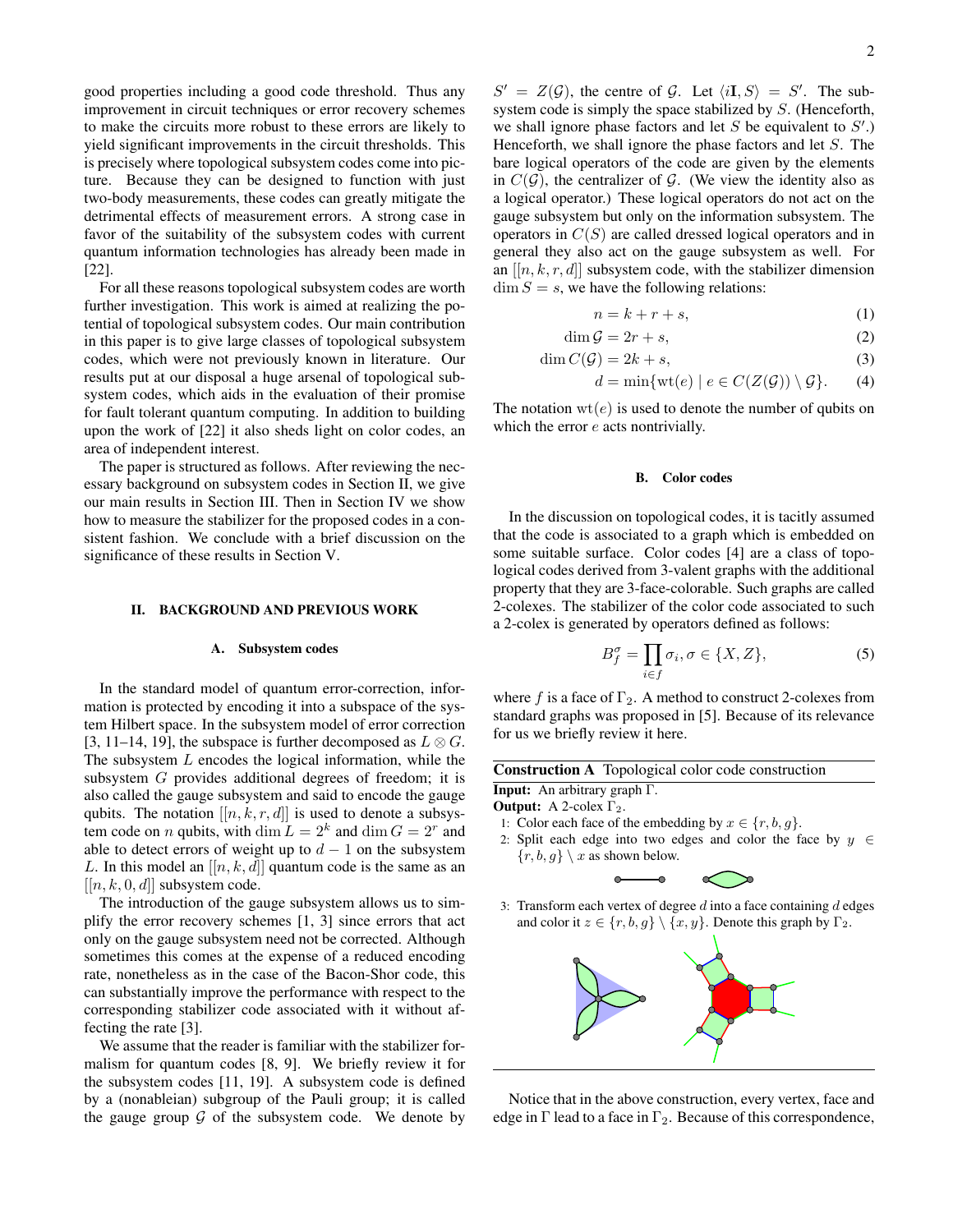we shall call a face in  $\Gamma_2$  a v-face if its parent in  $\Gamma$  was a vertex, a  $f$ -face if its parent was a face and an  $e$ -face if its parent was an edge. Note that an e-face is always 4-sided.

### C. Topological subsystem codes via color codes

At the outset it is fitting to distinguish topological subsystem codes from non-topological codes such as the Bacon-Shor codes that are nonetheless local. A more precise definition can be found in [6, 7], but for our purposes it suffices to state it in the following terms.

- (i) The stabilizer  $S$  (and the gauge group) have local generators and  $O(1)$  support.
- (ii) Errors in  $C(S)$  that have a trivial homology on the surface are in the stabilizer, while the undetectable errors have a nontrivial homology on the surface.

We denote the vertex set and edge set of a graph  $\Gamma$  by  $V(\Gamma)$ ,  $E(\Gamma)$  respectively. We denote the set of edges incident on a vertex v by  $\delta(v)$  and the edges that constitute the boundary of a face by  $\partial(f)$ . We denote the Euler characteristic of a graph by  $\chi$ , where  $\chi = |V(\Gamma)| - |E(\Gamma)| + |F(\Gamma)|$ . The dual of a graph is the graph obtained by replacing every face  $f$ with a vertex  $f^*$ , and for every edge in the boundary of two faces  $f_1$  and  $f_2$ , creating a dual edge connecting  $f_1^*$  and  $f_2^*$ . The subsystem code construction due to [6] takes the dual of a 2-colex, and modifies it to obtain a subsystem code. The procedure is outlined below:

# Construction B Topological subsystem code construction

**Input:** An arbitrary 2-colex  $\Gamma_2$ .

Output: Topological subsystem code.

 $\bullet$ 

- 1: Take the dual of  $\Gamma_2$ . It is a 3-vertex-colorable graph.
- 2: Orient each edge as a directed edge as per the following:  $\bullet$
- 3: Transform each (directed) edge into a 4-sided face.



 $\overline{a}$ 

 $\bullet$ 

4: Transform each vertex into a face with as many sides as its degree. (The preceding splitting of edges implicitly accomplishes this. Each of these faces has a boundary of alternating blue and red edges.) Denote this expanded graph as Γ.



5: With every edge  $e = (u, v)$ , associate a link operator  $\overline{K}_e \in$  ${X_uX_v, Y_uY_v, Z_uZ_v}$  depending on the color of the edge. 6: The gauge group is given by  $\mathcal{G} = \langle \overline{K}_e \mid e \in E(\overline{\Gamma}) \rangle$ .

Our presentation slightly differs from that of [6] with respect to step 2.

**Theorem A** ([6]). Let  $\Gamma_2$  be a 2-colex embedded on a surface *of genus* g*. The subsystem code derived from* Γ<sup>2</sup> *via Construc-* *tion B has the following parameters:*

$$
[[3|V(\Gamma_2)|, 2g, 2|V(\Gamma_2)| + 2g - 2, d \geq \ell^*]], \qquad (6)
$$

where  $\ell^*$  is the length of smallest nontrivial cycle in  $\Gamma^*_2$ .

The cost of the two-body measurements is reflected to some extent in the increased overhead for the subsystem codes. Comparing with the parameters of the color codes, this construction uses three times as many qubits as the associated color code while at the same time encoding half the number of qubits. Our codes offer a different tradeoff between the overhead and distance.

#### D. Subsystem codes from 3-valent hypergraphs

In this section we review a general construction for (topological) subsystem codes based on hypergraphs proposed in [22]. A hypergraph  $\Gamma_h$  is an ordered pair  $(V, E)$ , where  $E \subseteq 2^V$  is a collection of subsets of V. The set V is called the vertex set while  $E$  is called the edge set. If all the elements of E are subsets of size 2, then  $\Gamma_h$  is a standard graph. Any element of  $E$  whose size is greater than 2 is called a hyperedge and its rank is its size. The rank of a hypergraph is the maximum rank of its edges. A hypergraph is said to be of degree  $k$ if at every site  $k$  edges are incident on it.

A hypercycle in a hypergraph is a set of edges such that on every vertex in the support of these edges an even number of edges are incident [16]. Note that this definition of hypercycle includes the standard cycles consisting of rank-2 edges. A hypercycle is said to have trivial homology if we can contract it to a point, by contracting its edges. Homological equivalence of cycles is somewhat more complicated than in standard graphs.

The following construction is due to [22]. Let  $\Gamma_h$  be a hypergraph satisfying the following conditions:

- H1)  $\Gamma_h$  has only rank-2 and rank-3 edges.
- H2) Every vertex is trivalent.
- H3) Two edges intersect at most at one vertex[17].

H4) Two rank-3 edges are disjoint.

We assume that at every vertex there is a qubit. For each rank-2 edge  $e = (u, v)$  define a link operator  $K_e$  where  $K_e \in$  $\{X_uX_v, Y_uY_v, Z_uZ_v\}$  and for each rank-3 edge  $(u, v, w)$  define

$$
K_e = Z_u Z_v Z_w. \tag{7}
$$

The assignment of these link operators is such that

$$
K_e K_{e'} = (-1)^{|e \cap e'|} K_{e'} K_e.
$$
 (8)

We denote the cycles of  $\Gamma_h$  by  $\Sigma_{\Gamma_h}$ . Let  $\sigma$  be a hypercycle in  $\Gamma_h$ , then we associate a (cycle) operator  $W(\sigma)$  to it as follows:

$$
W(\sigma) = \prod_{e \in \sigma} K_e.
$$
 (9)

The group of these cycle operators is denoted  $\mathcal{L}_{\Gamma_h}$  and defined as

$$
\mathcal{L}_{\Gamma_h} = \langle W(\sigma) \mid \sigma \text{ is a hypercycle in } \Gamma_h \rangle \tag{10}
$$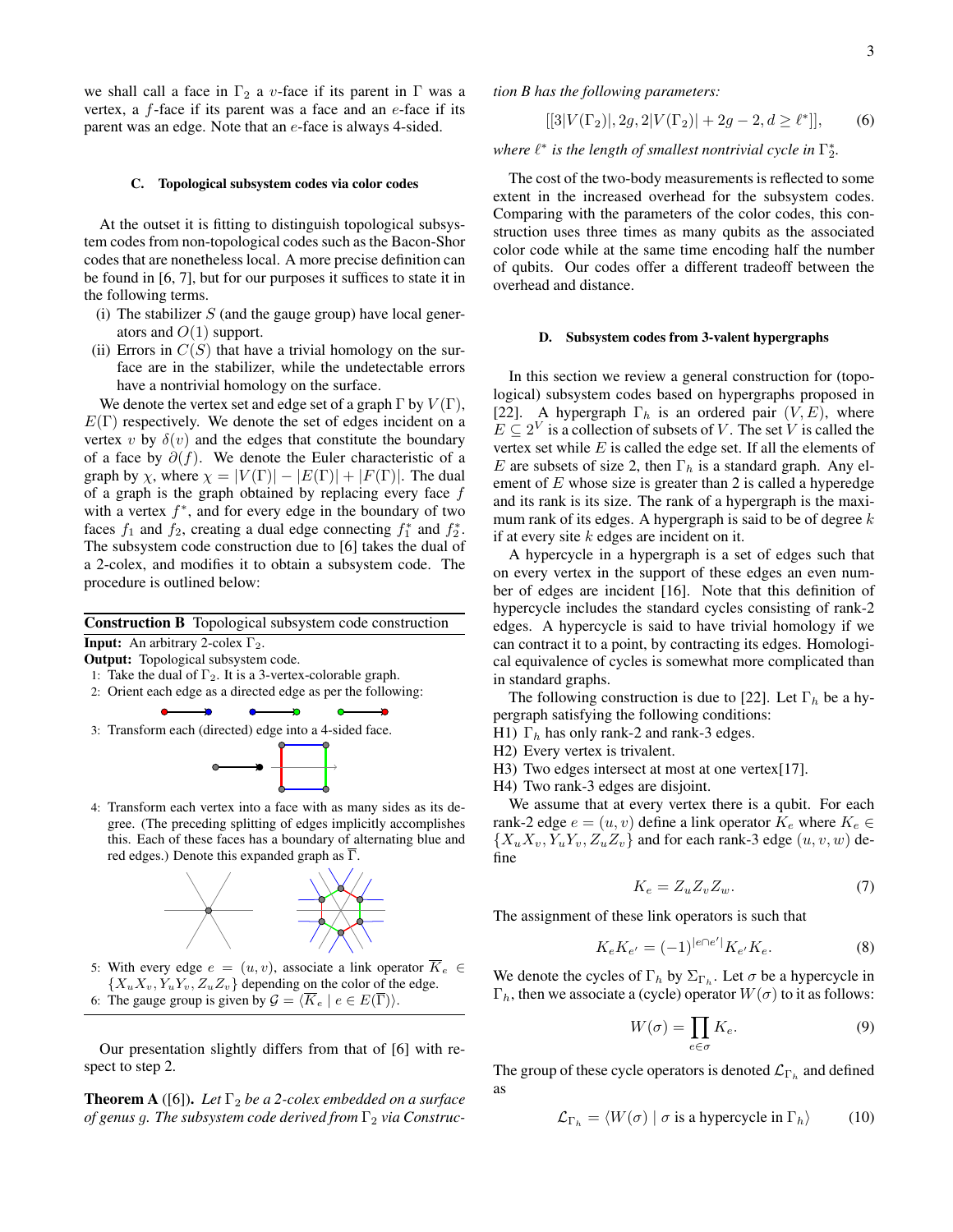It is immediate that  $\dim \mathcal{L}_{\Gamma_h} = \dim \Sigma_{\Gamma_h}$ .

Construction C Topological subsystem code via hypergraphs **Input:** A hypergraph  $\Gamma_h$  satisfying assumptions H1–4

**Output:** A subsystem code specified by its gauge group  $\mathcal{G}$ .

- 1: Color all the rank-3 edges, say with  $r$ . Then assign a 3-edgecoloring of  $\Gamma_h$  using  $\{r, q, b\}$ .
- 2: Define a graph  $\overline{\Gamma}$  whose vertex set is same as  $\Gamma_h$ .
- 3: For each rank-2 edge  $(u, v)$  in  $\Gamma_h$  assign an edge  $(u, v)$  in  $\overline{\Gamma}$  and a link operator  $\overline{K}_{u,v} = K_{u,v}$  as

$$
\overline{K}_{u,v} = \begin{cases} X_u X_v & (u, v) \text{ is } r \\ Y_u Y_v & (u, v) \text{ is } g \\ Z_u Z_v & (u, v) \text{ is } b \end{cases}
$$

- 4: For each rank-3 edge  $(u, v, w)$  assign three edges in  $\overline{\Gamma}$ , namely,  $(u, v), (v, w), (w, u)$  and three link operators  $\overline{K}_{u,v} = Z_u Z_v$ ,  $\overline{K}_{v,w} = Z_v Z_w$ , and  $\overline{K}_{w,u} = Z_w Z_u$ .
- 5: Define the gauge group  $\mathcal{G} = \langle \overline{K}_e \mid e \in \overline{\Gamma} \rangle$ .

Theorem B ([22]). *A hypergraph* Γ *satisfying the conditions H1-4, leads to a subsystem code whose gauge group is the centralizer of*  $\Sigma_{\Gamma_h}$ , *i.e.*,  $\mathcal{G} = C(\mathcal{L}_{\Gamma_h})$ .

Since  $S = \mathcal{G} \cap C(\mathcal{G})$ , a subgroup of cycles corresponds to the stabilizer. Let us denote this subgroup of cycles by  $\Delta_{\Gamma_h}$ . Note that we have slightly simplified the construction proposed in [22], in that we let our our link operators to be only  $\{X \otimes X, Y \otimes Y, Z \otimes Z\}$ . But we expect that this results in no loss in performance, because the number of encoded qubits and the distance are topological invariants and are not affected by these choices.

Our notation is slightly different from that of [22]. We distinguish between the link operators associated with the hypergraph  $\Gamma_h$  and the derived graph  $\Gamma_h$ ; they coincide for the rank-2 edges. Because the hypergraph is 3-edge-colorable, we can partition the edge set of the hypergraph as  $E(\Gamma_h)$  =  $E_r \cup E_q \cup E_b$  depending on the color. The derived graph  $\Gamma_h$ is not 3-edge-colorable, but we group its edges by the edges of the parent edges in  $\Gamma_h$ . Thus we can partition the edges of  $\overline{\Gamma}_h$  also in terms of color as  $E(\overline{\Gamma}_h) = \overline{E}_r \cup \overline{E}_g \cup \overline{E}_b$ .

This following result is a consequence of the definitions of  $\mathcal{G}, \Sigma_{\Gamma_h}$  and Theorem B.

**Corollary C.** *If*  $\sigma$  *is a cycle in*  $\Gamma_h$  *and consists of only rank-2 edges, then*  $W(\sigma) \in S$ .

An obvious question posed by Theorem B is how does one construct hypergraphs that satisfy these constraints. This question will occupy us in the next section. A related question is the syndrome measurement schedule for the associated subsystem code. This will be addressed in Section IV.

### III. PROPOSED TOPOLOGICAL CODES

### A. Color codes

While our main goal is to construct subsystem codes, our techniques use color codes as intermediate objects. The previously known methods [5] for color codes do not exhaust all possible color codes. Therefore we make a brief digression to propose a new method to construct color codes. Then we will return to the question of building subsystem codes.

The constructions presented in this paper assume that the associated graphs and hypergraphs are connected, have no loops and all embeddings are such that the faces are homeomorphic to unit discs, in other words, all our embeddings are 2-cell embeddings.

| <b>Construction 1</b> Topological color code construction |  |  |  |  |  |  |
|-----------------------------------------------------------|--|--|--|--|--|--|
|-----------------------------------------------------------|--|--|--|--|--|--|

Input: An arbitrary bipartite graph Γ.

**Output:** A 2-colex  $\Gamma_2$ .

- 1: Consider the embedding of the bipartite graph  $\Gamma$  on some surface. Take the dual of  $\Gamma$ , denote it  $\Gamma^*$ .
- 2: Since  $\Gamma$  is bicolorable,  $\Gamma^*$  is a 2-face-colorable graph.
- 3: Replace every vertex of  $\Gamma^*$  by a face with as many sides as its degree such that every new vertex has degree 3.



4: The resulting graph is a 2-colex.

Theorem 1 (Color codes from bipartite graphs). *Any 2-colex must be generated from Construction 1 via some bipartite graph.*

*Proof.* Assume that there is a 2-colex that cannot be generated by Construction 1. Assuming that the faces and the edges are 3-colored using  $\{r, g, b\}$ , pick any color  $c \in \{r, g, b\}$ . Then contract all the edges of the remaining colors, namely  $\{r, g, b\} \setminus c$ . This process shrinks the faces that are coloured c. The c-colored faces become the vertices of the resultant 2-face-colorable graph. The dual of this graph is bipartite as only bipartite graphs are 2-colorable. But this is precisely the reverse of the process described above. Therefore, the 2-colex must have risen from a bipartite graph.  $\Box$ 

Note that there need not be a unique bipartite graph that generates a color code. In fact, three distinct bipartite graphs may generate the same color code, using the above construction.

We also note that the 2-colexes obtained via construction A have the property that for one of the colours, all the faces are of size 4. The following result shows the relation between our result and Construction A. The proof is straightforward and omitted.

Corollary 2. *The color codes arising from Construction A can be obtained from Construction 1 using bipartite graphs which have the property that one bipartition of vertices contains only vertices of degree two.*

### B. Subsystem codes via color codes

Here we outline a procedure to obtain a subsystem code from a color code. This uses the construction of [22]. We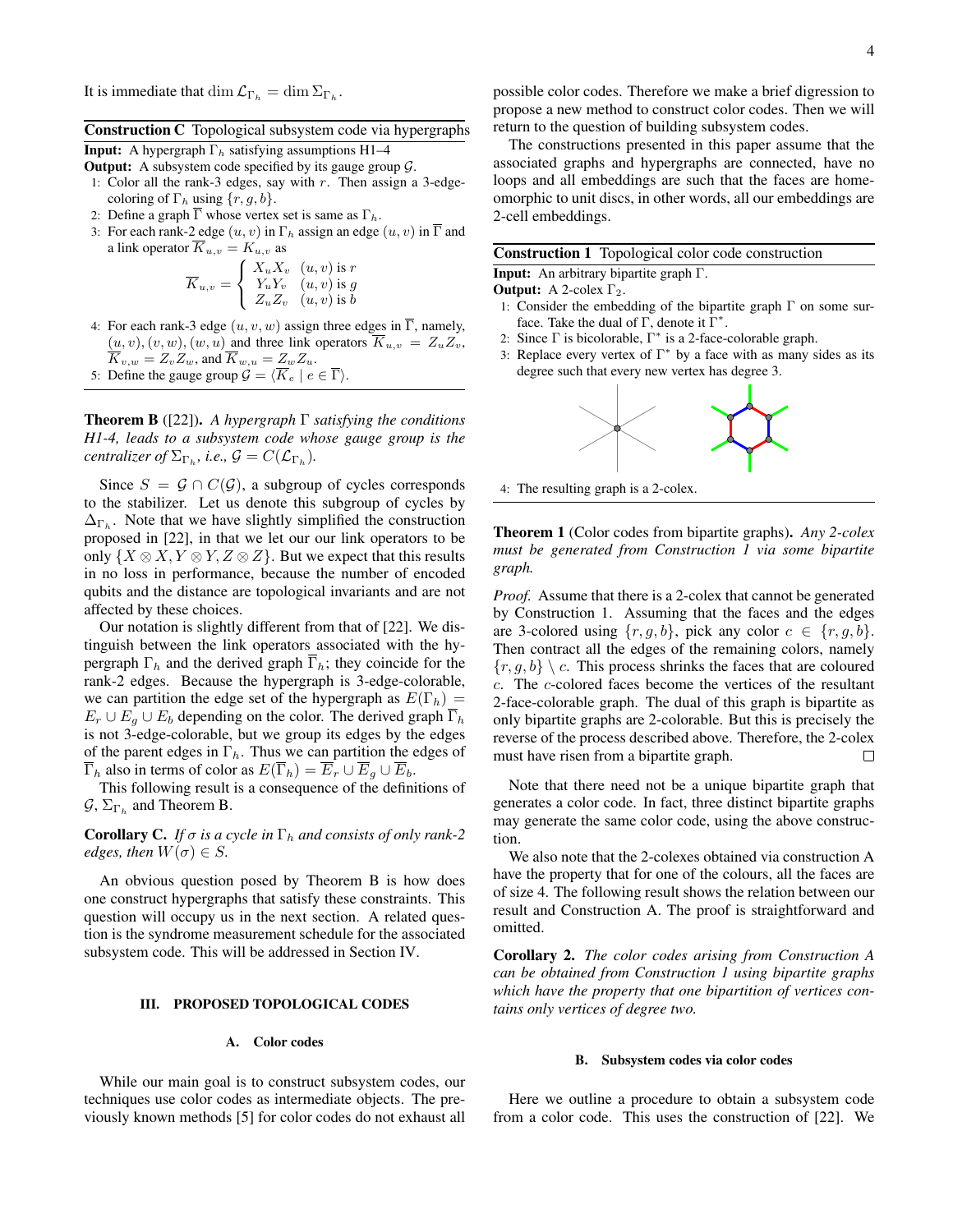first construct a hypergraph that satisfies H1–4. We start with a 2-colex that has an additional restriction, namely it has a nonempty set of faces each of which has a doubly even number of vertices.

Construction 2 Topological subsystem code construction

**Input:** A 2-colex  $\Gamma_2$ , assumed to have a 2-cell embedding.

- Output: A topological subsystem code specified by the hypergraph  $\Gamma_h$ .
- 1: We assume that the faces of  $\Gamma_2$  are colored r, b, and g. Let  $F_r$ be the collection of r-colored faces of  $\Gamma_2$ , and  $F \subseteq F_r$  such that  $|f| \equiv 0 \mod 4$  and  $|f| > 4$  for all  $f \in F$ .
- 2: for  $f \in F$  do
- 3: Add a face f' inside f such that  $|f| = 2|f'|$ .
- 4: Take a collection of alternating edges in the boundary of  $f$ . These are  $|f|/2$  in number and are all colored either b or g.
- 5: Promote them to rank-3 edges by adding a vertex from  $f'$  so that the resulting hyperedges do not "cross" each other. In other words, the rank-3 edge is a triangle and the triangles are disjoint. Two possible methods of inserting the rank-3 edges are illustrated in Fig. 1. In the first method, the hyperedges can be inserted so that they are in the boundary of the  $g$  colored faces, see Fig. 1(b). Alternatively, the hyperedges can be inserted so that they are in the boundary of the  $b$  colored faces, see Fig. 1(c).
- 6: Color the rank-3 edge with the same color as the parent rank-2 edge.
- 7: Color the edges of  $f'$  using colors distinct from the color of the rank-3 edges incident on  $\tilde{f}'$ .
- 8: end for
- 9: Denote the resulting hypergraph  $\Gamma_h$  and use it to construct the subsystem code as in Construction C.



5

*Proof.* Requirement H1 is satisfied because by construction, only rank-3 hyper edges are added to  $\Gamma_2$ , which only contains rank-2 edges. The hypergraph has two types of vertices those that come from  $\Gamma_2$  and those that are added due to introduction of the hyperedges. Since all hyperedges come by promoting an edge to a hyperedge, it follows that the hypergraph is trivalent on the original vertices inherited from  $\Gamma_2$ . By construction, the vertices in  $V(\Gamma_h) \setminus V(\Gamma_2)$  are trivalent and thus  $\Gamma_h$  satisfies H2. Note that  $|f| \equiv 0 \mod 4$  and  $|f| > 4$ , therefore  $f'$  can be assigned an edge coloring that ensures that  $\Gamma_h$ is 3-edge colorable. Since  $|f| > 4$  we also ensure that no two edges intersect in more than one site, and H3 holds. By construction, all rank-3 edges are disjoint. This satisfies requirement H4.  $\Box$ 

 $\mathcal{G}=C(\mathcal{L}_{\Gamma_h}).$ 

Let us illustrate this construction using a small example. It is based on the 2-colex shown in Fig. 2. The hypergraph derived from this 2-colex is shown in Fig. 3. Its rate is nonzero.



FIG. 2. (Color online) Color code on a torus from a 4-6-12 lattice. Opposite sides are identified.



FIG. 3. (Color online) Illustrating Construction 2.

obtain the hypergraph  $\Gamma_h$ . The rank-3 edges correspond to triangles.

b-edges to rank-3 edges. g-edges to rank-3 edges.

FIG. 1. (Color online) Inserting rank-3 edges in the faces of  $\Gamma_2$  to

(c)Inserting rank-3 edges in  $f$  by promoting the

(b)Inserting rank-3 edges in  $f$  by promoting the

Theorem 3 (Subsystem codes from color codes). *Construction 2 gives hypergraphs which satisfy the constraints H1-4 and therefore give rise to 2-local subsystem codes whose cy-*

At this point, Theorem 3 is still quite general and we do not have expressions for the code parameters in closed form. Neither is the structure of the stabilizer and the logical operators very apparent. We impose some constraints on the set F so



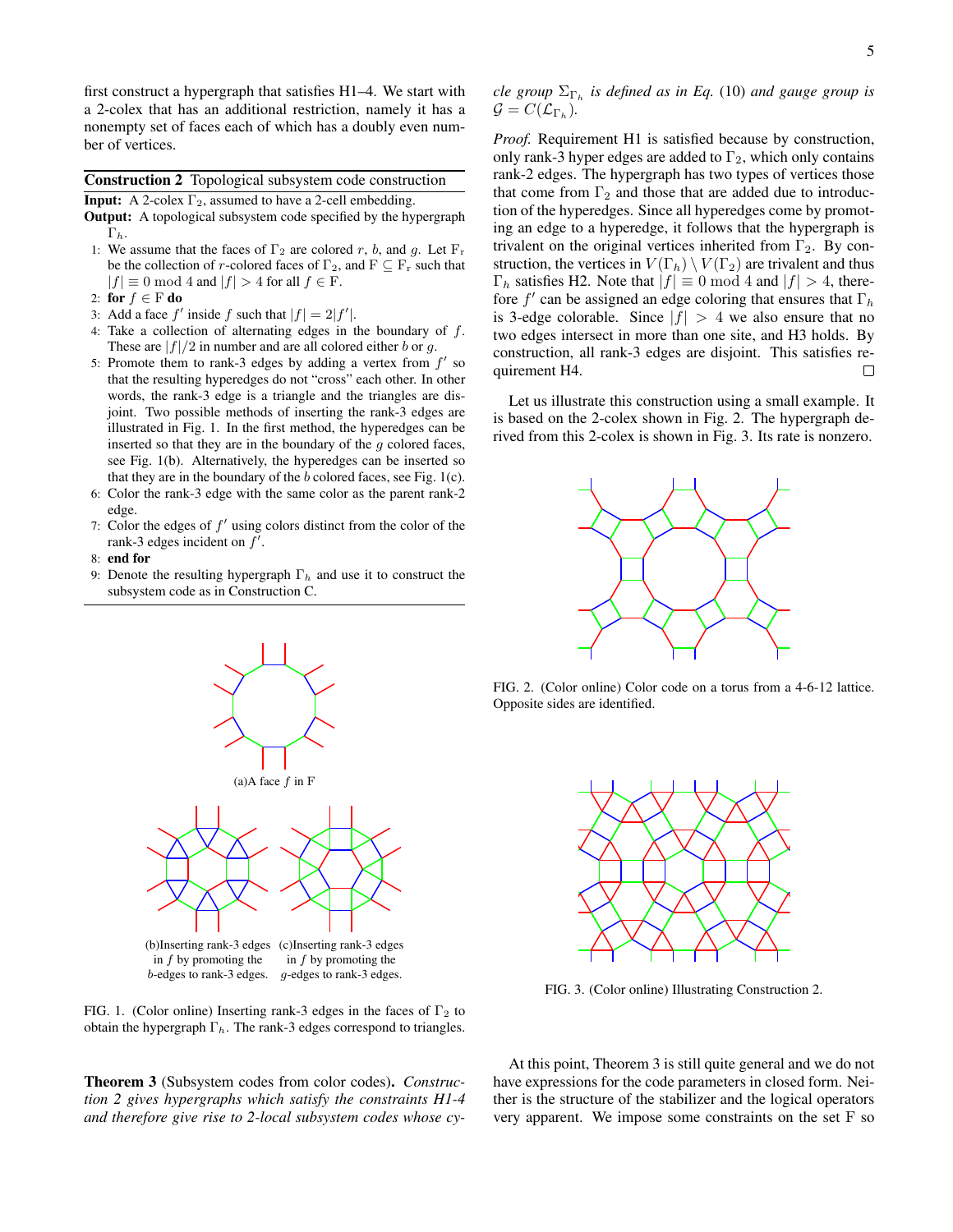that we can remedy this situation. These restrictions still lead to a large class of subsystem codes.

- (i)  $F = F_c$  is the set of all the faces of a given color; see Theorem 4.
- (ii) F is an alternating set and  $F_c$  and  $F \setminus F_c$  form a bipartite graph (in a sense which will be made precise shortly); see Theorem 5.

Before, we can evaluate the parameters of these codes, we need some additional results with respect to the structure of the stabilizer and the centralizer of the gauge group. The stabilizers vary depending on the set F, nevertheless we can make some general statements about a subset of these stabilizers.



 $f$  (shown in bold edges) consisting of only rank-2 edges.

(a)A hypercycle  $\sigma_1$  in (b)A hypercycle  $\sigma_2$  in  $f$  (shown in bold edges) with both rank-2 and rank-3 edges.

(c)A dependent hypercycle  $\sigma_3$  which is a combination of  $\sigma_1$ and  $\sigma_2$  over  $\mathbb{F}_2$ .

FIG. 4. (Color online) Stabilizer generators from a face in F for the subsystem codes of Construction 1; one of them is dependent. We shall view  $\sigma_1$  and  $\sigma_2$  as the two independent hypercycles associated with  $f$ .

Lemma 1. *Suppose that* f *is a face in* F *in Construction 1. Then there are two independent hypercycles that we can associate with this face and consequently two independent stabilizer generators as shown in Fig. 4*

*Proof.* We use the same notation as in Construction 1. Then Construction 1 adds a new face  $f'$  to  $\Gamma_2$  in the interior of f. Let  $\sigma_1$  be the cycle formed by the rank-2 edges in the boundary of  $f'$ , see Fig. 4(a). By Corollary C,  $W(\sigma_1) \in S$ .

Now let  $\sigma_2$ , see Fig. 4(b), be the hypercycle consisting of all the edges in the boundary of  $f$  and an alternating set of rank-2 edges in the boundary of  $f'$ . In other words,  $\sigma_2$  consists of all the rank-3 edges inserted in  $f$  as well as the rank-2 edges in its boundary and an alternating pair of rank-2 edges in  $f'$ . Because  $|f| \equiv 0 \mod 4$ , the boundary of  $f'$  is 2-edge colorable. To prove that  $W(\sigma_2)$  can be generated by the elements of  $\mathcal{G}$ , observe that  $W(\sigma_2)$  can be split as

$$
W(\sigma_2) = \prod_{e \in \partial(f)} K_e \prod_{e \in \partial(f') \cap E_g} K_e,
$$

where  $E<sub>g</sub>$  refers to the r-colored edges in  $\Gamma<sub>h</sub>$  and the boundary is with respect to  $\Gamma_h$ . We can also rewrite this in terms of the link operators in  $\overline{\Gamma}_h$ .

$$
W(\sigma_2) = \prod_{e \in \partial(f)} \overline{K}_e \prod_{e \in \partial(f') \cap \overline{E}_r} \overline{K}_e
$$

where the boundary is with respect to  $\overline{\Gamma}_h$  and  $\overline{E}_r$  now refers to the *r*-colored edges in  $\overline{\Gamma}_h$ .

This is illustrated in Fig. 5(b). The third cycle  $\sigma_3$ , see Fig. 4(c), can be easily seen to be a combination of the cycles  $\sigma_1$  and  $\sigma_2$  over  $\mathbb{F}_2$ .  $\Box$ 



FIG. 5. (Color online) Decomposing  $\sigma_i$  in Fig. 4 so that  $W(\sigma_i)$  can be generated using the elements of G. In each of the above  $W(\sigma_i)$ can be generated as the product of link operators corresponding to the bold edges. Note that these decompositions are with respect to the link operators of the derived graph  $\overline{\Gamma}_h$  while the cycles are defined with respect to the hypergraph  $\Gamma_h$ .



FIG. 6. (Color online) A cycle  $\sigma_1$  of rank-2 edges in the boundary of  $f$ , shown in bold, when  $f$  has no rank-3 edges in its boundary. Some of the edges incident on  $f$  maybe rank-3 but none in the boundary are.



(a)A cycle  $\sigma_1$  of rank-2 edges in the boundary of  $f$ , shown in bold, note that a rank-3 edge is incident on every vertex of  $f$ unlike Fig. 6.

rank-2 and rank-3, shown in bold;  $\sigma_2$ differs from the cycle in Fig. 4(b), in that the "outer" rank-2 edges maybe either  $r$  or  $q$ .

(c)Decomposing the hypercycle  $\sigma_2$  so that  $W(\sigma_2)$  can be generated using the elements of G. Note the decomposition refers to  $\overline{\Gamma}_h$ .

FIG. 7. (Color online) Stabilizer generators for a face which has no rank-3 edges in its boundary when  $F = F_c$  and  $f \notin F$ .

Lemma 2. *Suppose that* f *has no rank-3 edges in its boundary*  $\partial(f)$  *as in Fig. 6. Then*  $W(\partial(f))$  *is in S. Further, if*  $F = F_r$  *and*  $f \notin F$ *, then we can associate another hypercycle*  $\sigma_2$  *to* f, as in Fig. 7, such that  $W(\sigma_2)$  is in S.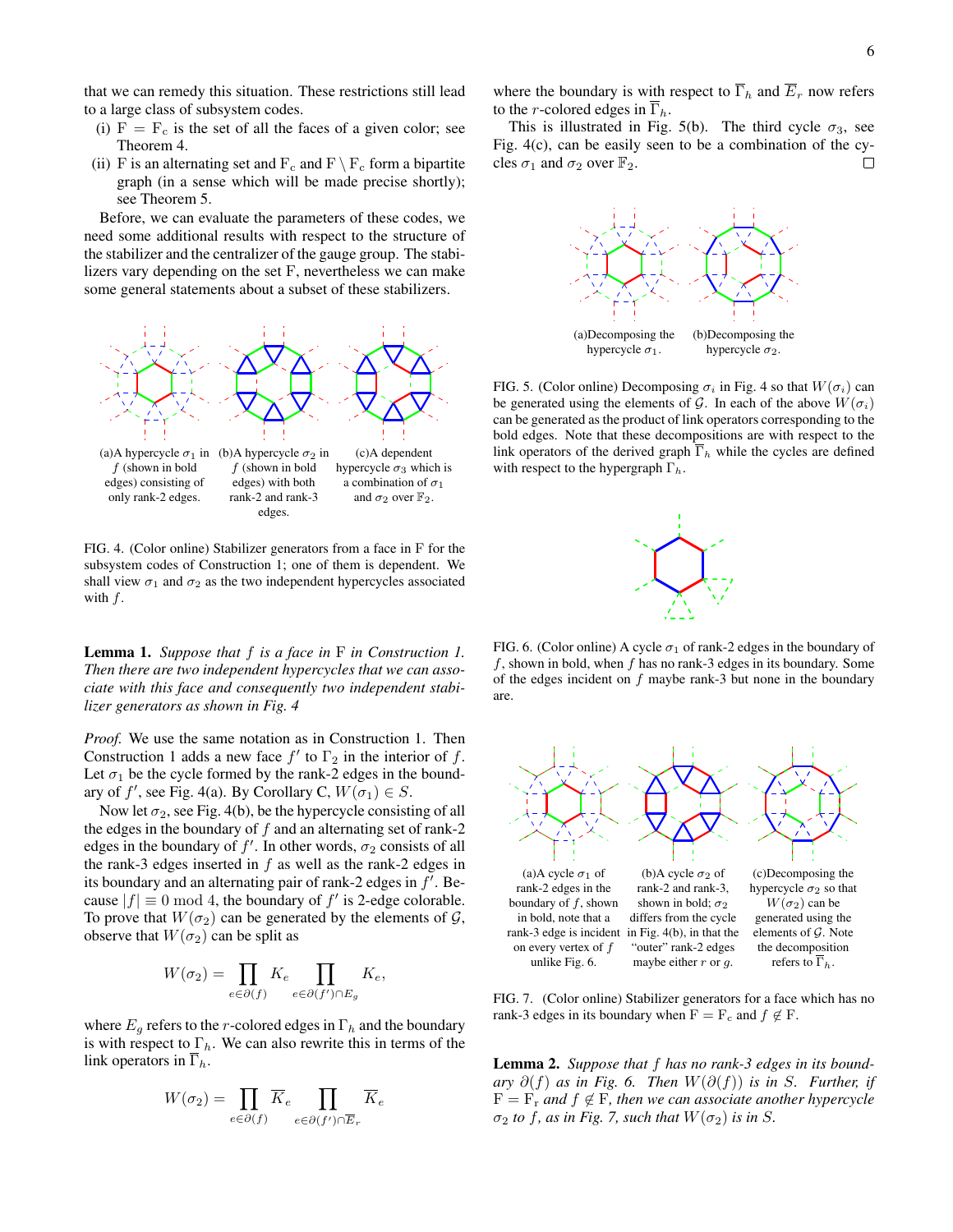*Proof.* If f has no rank-3 edges in its boundary, then  $W(\partial(f))$ is in  $S$  by Corollary C. It is possible that some rank-3 edges are incident on  $f$  even though they are not in its boundary. This is illustrated in Fig. 6.

If  $F = F_r$ , and  $f \notin F$ , then a rank-3 edge is incident on every vertex of  $f$  and we can form another cycle by considering all the rank-3 edges, and rank-2 edges connecting all pairs of rank-3 edges, see Fig. 7(b). This includes an alternating set of edges in the boundary of  $f$ . This is different from the hypercycle in Fig. 4(b) in that the "outer" rank-2 edges connecting the rank-3 edges maybe of different color. Nonetheless by an augment similar to that in the proof of Lemma 1, and using the decomposition shown in Fig. 7(c) we can show that  $W(\sigma_2)$  is in  $S$ .  $\Box$ 

Remark 1. *(Canonical cycles.) For the faces in which have two stabilizer generators associated with them we make the following canonical choice for the stabilizer generators. The first basis cycle*  $\sigma_1$  *always refers to the cycle consisting of the rank-2 edges forming the boundary of a face. The second basis cycle for* f *is chosen to be the cycle in which the rank-3 edges are paired with an adjacent rank-3 edge such that both the rank-2 edges pairing them are of the same color.*

The decomposition as illustrated in Fig. 7(c) works even when the stabilizer is for a face which is adjacent to itself.

Next we prove a bound on the distance of the codes obtained via Construction 2. This is defined by the cycles in space  $\Sigma_{\Gamma_h} \setminus \Delta_{\Gamma_h}$ . Recall that  $W(\sigma) \in S$ , if  $\sigma \in \Delta_{\Gamma_h}$ .

Lemma 3. *(Bound on distance) The distance of the subsystem code obtained from Construction 2 is upper bounded by the number of rank-3 edges in the hypercycle with minimum number of rank-3 edges in*  $\Sigma_{\Gamma_h} \setminus \Delta_{\Gamma_h}.$ 

*Proof.* Every undetectable error of the subsystem code can be written as  $gW(\sigma)$  for some  $g \in \mathcal{G}$  and  $\sigma \in \Sigma_{\Gamma_h} \setminus \Delta_{\Gamma_h}$ . It suffices therefore, to check by how much the weight of  $W(\sigma)$ can be reduced by acting with elements of  $G$ . In particular, we can reduce  $W(\sigma)$  such that only the rank-3 edges remain, and obtain an equivalent operator of lower weight. We can further act on this so that corresponding to every rank-3 edge in  $\sigma$  the modified error has support only on one of its vertices. This reduced error operator has weight equal to the number of rank-3 edges in  $\sigma$ . Thus the distance of the code is upper bounded by the number of rank-3 edges in the hypercycle with minimum number of hyperedges in  $\Sigma_{\Gamma_h} \setminus \Delta_{\Gamma_h}$ .  $\Box$ 

It appears that this bound is tight, in that the distance is actually no less than the one specified above.

Theorem 4. *Suppose that* Γ *is a graph such that every vertex has even degree greater than 2. Then construct the 2-colex*  $\Gamma_2$ *from* Γ *using Construction A. Then apply Consruction 2 with* F *being the set of* v*-faces of* Γ<sup>2</sup> *and with the rank-3 edges being in the boundaries of the e-faces of*  $\Gamma_2$ *. Let*  $\ell$  *be the number of rank-3 edges in a cycle in*  $\Sigma_{\Gamma_h} \setminus \Delta_{\Gamma_h}$ *. Then we obtain a*

$$
[[6e, 1 + \delta_{\Gamma^*, bipartite} - \chi, 4e - \chi, d \le \ell]] \tag{11}
$$

*subsystem code where*  $e = |E(\Gamma)|$  *and*  $\delta_{\Gamma^*,bipartite} = 1$  *if*  $\Gamma^*$  *is bipartite and zero otherwise.*

*Proof.* Assume that  $\Gamma$  has v vertices,  $f$  faces and  $e$  edges. Let us denote this by the tuple  $(v, f, e)$ , then  $\chi = v + f - e$ . On applying Construction A, we obtain a 2-colex,  $\Gamma_2$  with the parameters  $(4e, v + f + e, 6e)$ . When we apply Construction 1 to  $\Gamma_2$ , the resulting hypergraph  $\Gamma_h$  has 2e new vertices added to it. Further 2e edges are promoted to hyper edges, and as many new rank-2 edges are created. Thus we have a hypergraph with 6e vertices, 2e hyperedges, 6e rank-2 edges.

The important thing to note is that the dimension of the hypercycle space of  $\Gamma_h$  is related to  $I_{\Gamma_h}$ , the vertex-edge incidence matrix of  $\Gamma_h$ . Let  $E(\Gamma_h)$  denote the edges of  $\Gamma_h$  including the hyperedges. Then

$$
\dim \mathcal{L}_{\Gamma_h} = |E(\Gamma_h)| - \text{rank}_2(I_{\Gamma_h}),\tag{12}
$$

where  $\text{rank}_2$  denotes the binary rank, [20].

 $f$ 

By Lemma 5,  $\text{rank}_2(I_{\Gamma_h}) = |V(\Gamma_h)| - 1 - \delta_{\Gamma^*, \text{bipartite}}$ . It now follows that

$$
\dim \mathcal{L}_{\Gamma_h} = |E(\Gamma_h)| - |V(\Gamma_h)| + 1 + \delta_{\Gamma^*, \text{bipartite}}.
$$
  
= 8e - 6e + 1 +  $\delta_{\Gamma^*, \text{bipartite}}$   
= 2e + 1 +  $\delta_{\Gamma^*, \text{bipartite}}$ 

By Lemma 1 and 2 every v-face and f-face of  $\Gamma_2$  lead to two hypercycles in  $\Gamma_h$ . These are  $2v + 2f$  in number. But depending on whether  $\Gamma^*$  is bipartite of these only  $s =$  $2v + 2f - 1 - \delta_{\Gamma^*,\text{bipartite}}$  are independent hypercycles. The dependencies are as given below:

$$
\prod_{\epsilon v \text{-faces}} W(\sigma_1^f) = \prod_{f \in f \text{-faces}} W(\sigma_2^f). \tag{13}
$$

If  $\Gamma^*$  is bipartite then we have the following additional dependency. Let  $\Gamma$  be face-colored black and white so that  $F(\Gamma) = F_1 \cup F_2$ , where  $F_1$  and  $F_2$  are the collection of black and white faces. Then

$$
\prod_{f \in f\text{-faces}} W(\sigma_1^f) \prod_{f \in F_1} W(\sigma_2^f) = \prod_{f \in v\text{-faces}} W(\sigma_2^f)
$$
(14)  

$$
\prod_{f \in f\text{-faces}} W(\sigma_1^f) \prod_{f \in F_2} W(\sigma_2^f) = \prod_{f \in v\text{-faces}} W(\sigma_1^f) W(\sigma_2^f) 15
$$

(Note that among equations  $(13)$ – $(15)$  only two are independent.) All these are of trivial homology. There are no other independent cycles of trivial homology. Furthermore, Lemma 6 and 7 show that hypercycles of nontrivial homology are not in the gauge group. Thus all the remaining (nontrivial) hypercycles are not in the stabilizer. We can now compute the number of encoded qubits as follows.

$$
2k = \dim C(\mathcal{G}) - s
$$
  
= 2e + 1 + \delta\_{\Gamma^\*, \text{bipartite}} - (2v + 2f - 1 - \delta\_{\Gamma^\*, \text{bipartite}})  
= 2 + 2\delta\_{\Gamma^\*, \text{bipartite}} + 2(e - v - f),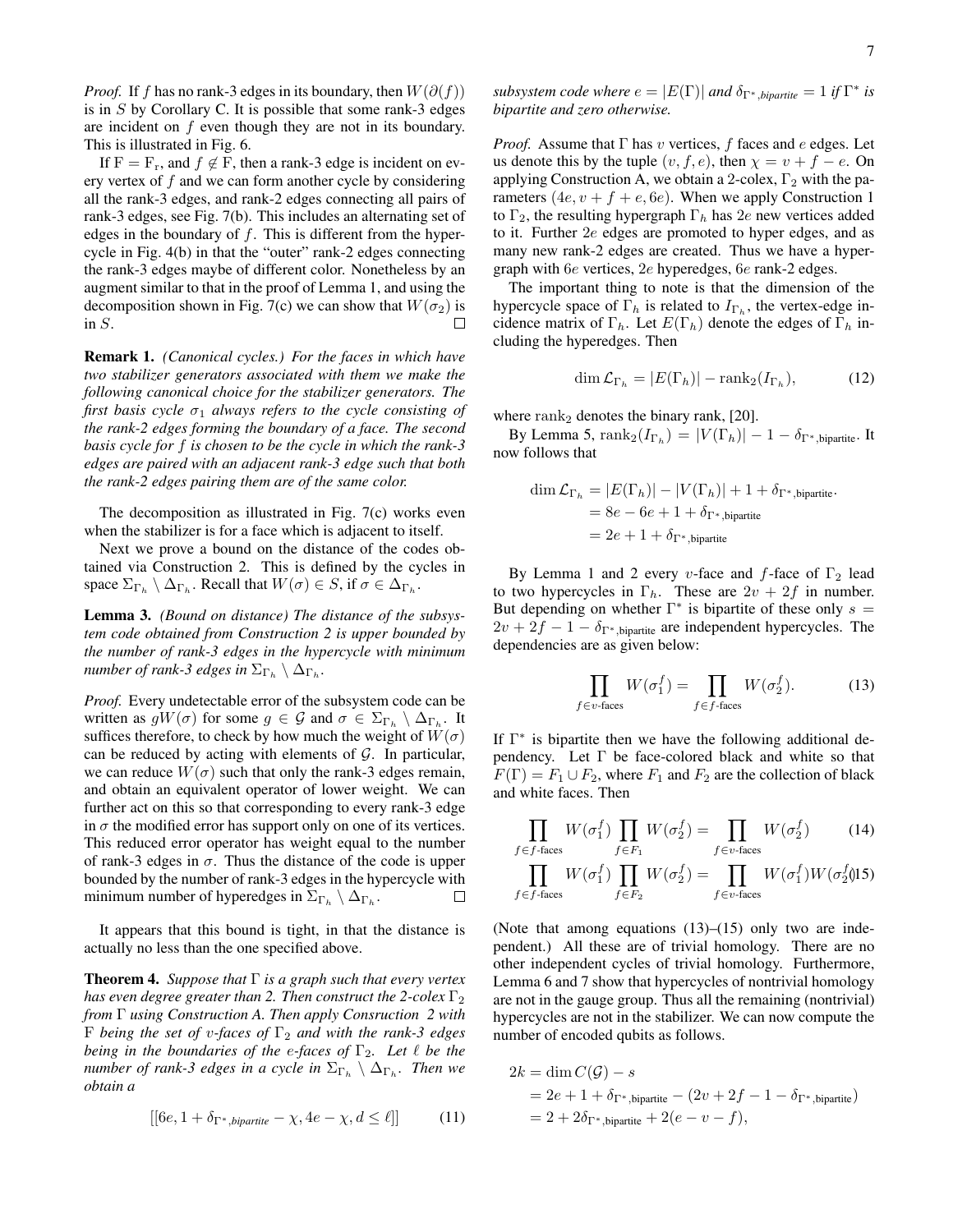which gives  $k = 1 + \delta_{\Gamma^*,\text{bipartite}} - \chi$  encoded qubits. The number of gauge qubits  $r$  can now be computed as follows:

$$
r = n - k - s
$$
  
= 6e - (1 + \delta\_{\Gamma^\*,\text{bipartite}} - \chi) - (2v + 2f - 1 - \delta\_{\Gamma^\*,\text{bipartite}})  
= 6e - 2v - 2f = 4e - \chi.

The bound on distance follows from Lemma 3.

Remark 2. *Note that there are no planar non-bipartite graphs* Γ <sup>∗</sup> *which satisfy the constraint in Theorem 4.*

 $\Box$ 

Remark 3. *We might consider a variation is possible on the above, namely, adding the hyper edges in the* f*-faces as opposed to the* v*-faces. This however does not lead to any new codes that are not constructible using Theorem 4. Adding them in the* f*-faces is equivalent to applying Theorem 4 to the dual of* Γ*.*

In Theorem 4, when  $\Gamma^*$  is bipartite, the subsystem codes coincide with those obtained from [6]. However in this situation, a different choice of  $F$  in Construction 2 gives another family of codes that differ from [6] and Theorem 4. These codes are considered next. But first we need an intermediate result about the hypercycles in  $\Delta_{\Gamma_h}$  those that define the stabilizer. Some of such as those in Fig. 8 are similar to those in Fig. 4 but some such as those in Fig. 9 are not.



FIG. 8. (Color online) Stabilizer generators for a  $v$ -face in F, for the subsystem codes in Theorem 5. Also shown is the decomposition for  $W(\sigma_2)$ . The decomposition for  $W(\sigma_1)$  is same as in Fig. 8(a).

Before, we give the next construction, we briefly recall the definition of a medial graph. The medial graph of a graph  $Γ$  is obtained by placing a vertex on every edge of  $Γ$  and an edge between two vertices if and only if they these associated edges in Γ are incident on the same vertex. We denote the medial graph of  $\Gamma$  by  $\Gamma_m$ .

Theorem 5. *Let* Γ *be a graph whose vertices have even degrees greater than 2 and* Γ<sup>m</sup> *its medial graph. Construct the*  $2$ -colex  $\Gamma_2$  *from*  $\Gamma_m^*$  using Construction A. Since  $\Gamma_m^*$  is bipar*tite, the set of v-faces of*  $\Gamma_2$ *, denoted*  $\Gamma_r$ *, form a bipartition*  $F_v \cup F_f$ , where  $|F_v| = |V(\Gamma)|$ . Apply Consruction 2 with the set  $F_v \subseteq F$  *such that the rank-3 edges are not in the boundaries of the* e*-faces of* Γ2*. Let* ℓ *be the number of rank-3 edges* in a cycle in  $\Sigma_{\Gamma_h} \setminus \Delta_{\Gamma_h}.$  Then we obtain a

$$
[[10e, 1 - \chi + \delta_{\Gamma^*, bipartite}, 6e - \chi, d \le \ell]] \tag{16}
$$

*subsystem code, where*  $e = |E(\Gamma)|$ *.* 



FIG. 9. (Color online) Stabilizer generators for a v-face in  $F_r \setminus F$ , for the subsystem codes in Theorem 5. i)  $\sigma_1 = \partial(f)$  (not shown) and ii)  $\sigma_2$  (in bold) consists of the rank-3 edges of all the adjacent f-faces in F adjacent through an e-face and the rank-2 edges connecting them. The decomposition for  $W(\sigma_2)$  is shown in Fig. 10.



FIG. 10. (Color online) Decomposition for  $W(\sigma_2)$ . The product of the link operators shown in bold edges gives  $W(\sigma_2)$ .

*Proof.* The proof is somewhat similar to that of Theorem 4, but there are important differences. Suppose that  $\Gamma$  has v vertices, f faces and e edges. Let us denote this as the tuple  $(v, f, e)$ . The medial graph  $\Gamma_m$  is 4-valent and has e vertices,  $v + f$  faces and 2e edges. The dual graph  $\Gamma_m^*$  has the parameters  $(v + f, e, 2e)$ . Furthermore,  $\Gamma_m^*$  is bipartite. The 2-colex  $\Gamma_2$  has the parameters,  $(8e, v+f+3e, 12e)$ . Of the  $v+f+3e$ faces  $v + f$  are v-type, e are f-type and 2e are e-type. The hypergraph has 10e vertices because a new vertex is added for every pair of rank-2 edge incident on the  $v$ -faces in  $F_v$ . These incident edges are all of one color, which are a third of the total edges of  $\Gamma_m^*$  i.e.,  $(12e/3)$ . Since a rank-3 edge is added only on one end of these edges for every pair, this implies that 2e edges are promoted to rank-3 edges, as many new vertices and new rank-2 edges are added to form the hypergraph  $\Gamma_h$ .

By Lemma 5, the rank of the vertex-edge incidence matrix of  $\Gamma_h$  is  $|V(\Gamma_h)| - 1 - \delta_{\Gamma^*}$ , bipartite =  $10e - 1 - \delta_{\Gamma^*}$ , bipartite. The total number of edges of  $\Gamma_h$  is 14e including the rank-3 edges. Thus the rank of the cycle space of  $\Gamma_h$  is

$$
\dim \mathcal{L}_{\Gamma_h} = 14e - 10e + 1 + \delta_{\Gamma^*, \text{bipartite}} \tag{17}
$$

$$
= 4e + 1 + \delta_{\Gamma^*,\text{bipartite}}.\tag{18}
$$

The stabilizer generators of this code are somewhat different than those in Theorem 4. Recall that the  $v$ -faces form a bipartition,  $F_v \cup F_f = F \cup (F_r \setminus F)$ , where  $|F_v| = v$  and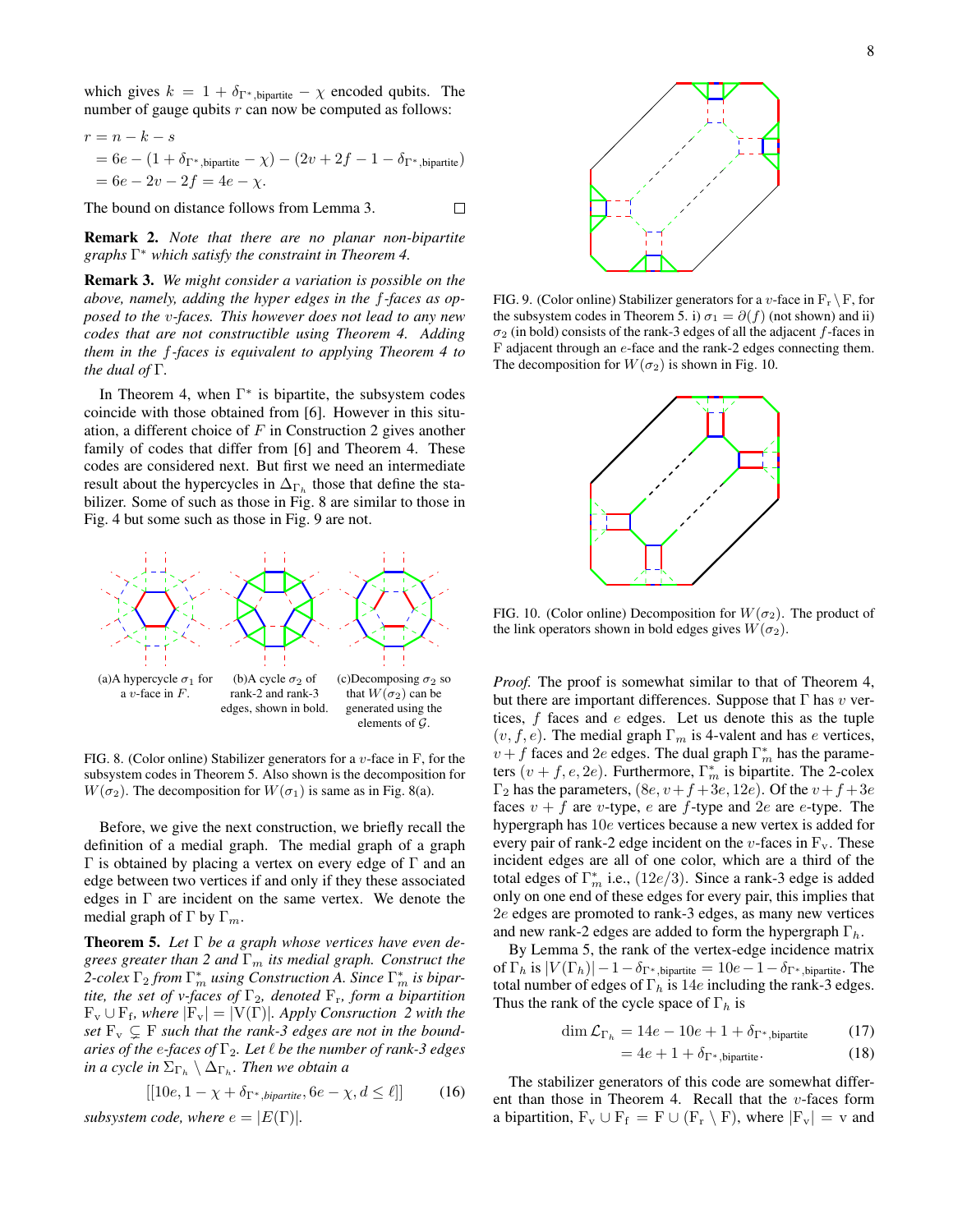$|F_f| = f$ . We insert the rank-3 edges only in the faces in F, and by Lemma 1 each of these faces leads to two stabilizer generators. These are illustrated in Fig. 8. The remaining  $v$ -faces namely those in  $F_r \setminus F$ , have no rank-3 edges in their boundary. Therefore, by Lemma 2 there is a stabilizer generator associated with the boundary of the face. The other generator associated to a face in  $F_r \setminus F$  is slightly more complicated. It is illustrated in Fig. 9. The idea behind the decomposition so that it is an element of the gauge group is illustrated Fig. 10.

Thus both the v-faces of  $\Gamma_2$  give rise to two types of stabilizer generators. Since these are  $v + f$  in number, we have  $2(v + f)$  due to them. Each of the *e*-faces gives rise to one stabilizer generator giving 2e more generators. Thus there are totally  $2(v + f) + 2e$ . However there are some dependencies.

$$
\prod_{f \in \mathcal{F}_\mathbf{v}} W(\sigma_1^f) = \prod_{f \in e\text{-faces}} W(\sigma_1^f) \prod_{f \in \mathcal{F}_f} W(\sigma_1^f) W(\sigma_2^f) (19)
$$

When  $\Gamma^*$  is bipartite, then it induces a bipartition on the vfaces in  $F_v = F_1 \cup F_2$ . as well as the *e*-faces, depending on whether the *e*-face is adjacent to a *v*-face in  $F_1$  or  $F_2$ . Denote this bipartition of e-faces as  $E_1 \cup E_2$ . Then the following hold:

$$
\prod_{f \in \mathcal{F}_v} W(\sigma_2^f) = \prod_{f \in E_1} W(\sigma_1^f) \prod_{f \in F_1} W(\sigma_2^f) \prod_{f \in F_2} W(\sigma_1^f)
$$
  

$$
\prod_{f \in \mathcal{F}_v} W(\sigma_1^f) W(\sigma_2^f) = \prod_{f \in E_2} W(\sigma_1^f) \prod_{f \in F_1} W(\sigma_1^f) \prod_{f \in F_2} W(\sigma_2^f)
$$

Observe though there is only one new dependency when  $\Gamma^*$  is bipartite. The  $f$ -faces do not give rise to anymore independent generators. Thus there are  $s = 2(v + f + e) - 1 - \delta_{\Gamma^*,\text{bipartite}}$ independent cycles of trivial homology. The remaining cycles are of nontrivial homology. By Lemma 6 and 7, these cycles are not in the gauge group. Therefore the number of encoded qubits is given by

$$
2k = \dim \mathcal{L}_{\Gamma_h} - s
$$
  
= 4e + 1 +  $\delta_{\Gamma^*,\text{bipartite}} - 2(v + f + e) + 1 + \delta_{\Gamma^*,\text{bipartite}}$   
= 2 + 2 $\delta_{\Gamma^*,\text{bipartite}} + 2(e - v - f)$   
= 2 + 2 $\delta_{\Gamma^*,\text{bipartite}} - 2\chi$ 

Thus  $k = 1 - \chi + \delta_{\Gamma^*,\text{bipartite}}$ . It is now straightforward to compute the number of gauge qubits as  $r = n-k-s = 10e (1+\delta_{\Gamma^*,\text{bipartite}} - \chi) - 2(v+f+e) + 1+\delta_{\Gamma^*,\text{bipartite}} = 6e - \chi.$ The bound on distance follows from Lemma 3.

Theorem 5 can be strengthened without having to go through a medial graph but rather starting with an arbitrary graph Γ and then constructing a 2-colex via Construction A. We now demonstrate that Construction 1 gives rise to subsystem codes that are different from those obtained in [6].

Lemma 4. *Suppose that we have a topological subsystem code obtained by Construction B from a 2-colex* Γ*. Then in the associated hypergraph shrinking the hyperedges to a vertex gives a 6-valent graph and further replacing any multiple edges by a single edge gives us a 2-colex.*

*Proof.* Construction B adds a rank-3 edge in every face of Γ<sup>\*</sup>. On contracting these rank-3 edges we end up with a graph whose vertices coincide with the faces of  $\Gamma^*$ . Each of these vertices is now 6-valent and between any two adjacent vertices there are two edges. On replacing these multiple edges by a single edge, we end up with a cubic graph. Observe that the vertices of this graph are in one to one correspondence with the faces of Γ <sup>∗</sup> while the edges are also in one to one correspondence with the edges of  $\Gamma^*$ . Further an edge is present only if two faces are adjacent. This is precisely the definition of the dual graph. Therefore, the resulting graph is the same as  $\Gamma$  and a 2-colex. □

Theorem 6. *Construction 2 results in codes which cannot be constructed using Construction B. In particular, all the codes of Theorem 5 are distinct from Construction B and the codes of Theorem 4 are distinct when* Γ *therein is non-bipartite.*

*Proof.* Let us assume that the Construction 2 does not give us *any* new codes. Then every code constructed using this method gives a code that is already constructed using Construction B. Lemma 4 informs us that contracting the rank-3 edges results in a 6-valent graph, which on replacing the multiple edges by single edge gives us a 2-colex.

But note that if we applied the same procedure to a graph that is obtained from the proposed construction, then we do not always satisfy this criterion. In particular, this is the case for the subsystem codes of Theorem 5. These codes do not give rise to a 6-valent lattice on shrinking the rank-3 edges to a single vertex.

When we consider the codes of Theorem 4, on contracting that rank-3 edges, we end with up a 6-valent graph with double edges and replacing them leads to a cubic graph. In order that these codes do not arise from Construction B, it is necessary that this cubic graph is not a 2-colex. And if it were a 2-colex then further reducing the  $v$ -faces of this graph should give us a a 2-face-colorable graph. But this reduction results in the graph we started out with namely,  $\Gamma^*$ . Thus when  $\Gamma^*$  in nonbipartite, our codes are distinct from those in [6].  $\Box$ 

Lemma 5. *The vertex-edge incidence matrices of the hypergraphs in Theorems 4 and 5 have rank*  $|V(\Gamma_h)| - 1$  – δΓ∗,*bipartite.*

*Proof.* We use the same notation as that of Theorems 4 and 5. Denote the vertex edge incidence matrix of  $\Gamma_2$  as  $I_{\Gamma_2}$ . Depending on whether an edge in  $\Gamma_2$  is promoted to a hyperedge in  $\Gamma_h$  we can distinguish two types of edges in  $\Gamma_2$ . Suppose that the edges in  $\{e_1, \ldots, e_l\}$  are not promoted while the edges in  $\{e_{l+1}, \ldots, e_m\}$  are promoted.

$$
I_{\Gamma_2} = \begin{bmatrix} e_1 & \cdots & e_l & e_{l+1} & \cdots & e_m \\ i_{11} & \cdots & i_{1l} & \cdots & i_{1m} \\ \vdots & \vdots & \ddots & \vdots & \ddots & \vdots \\ i_{n1} & \cdots & i_{nl} & \cdots & i_{nm} \end{bmatrix}
$$
 (20)

The vertex-edge incidence matrix of  $\Gamma_h$  is related to that of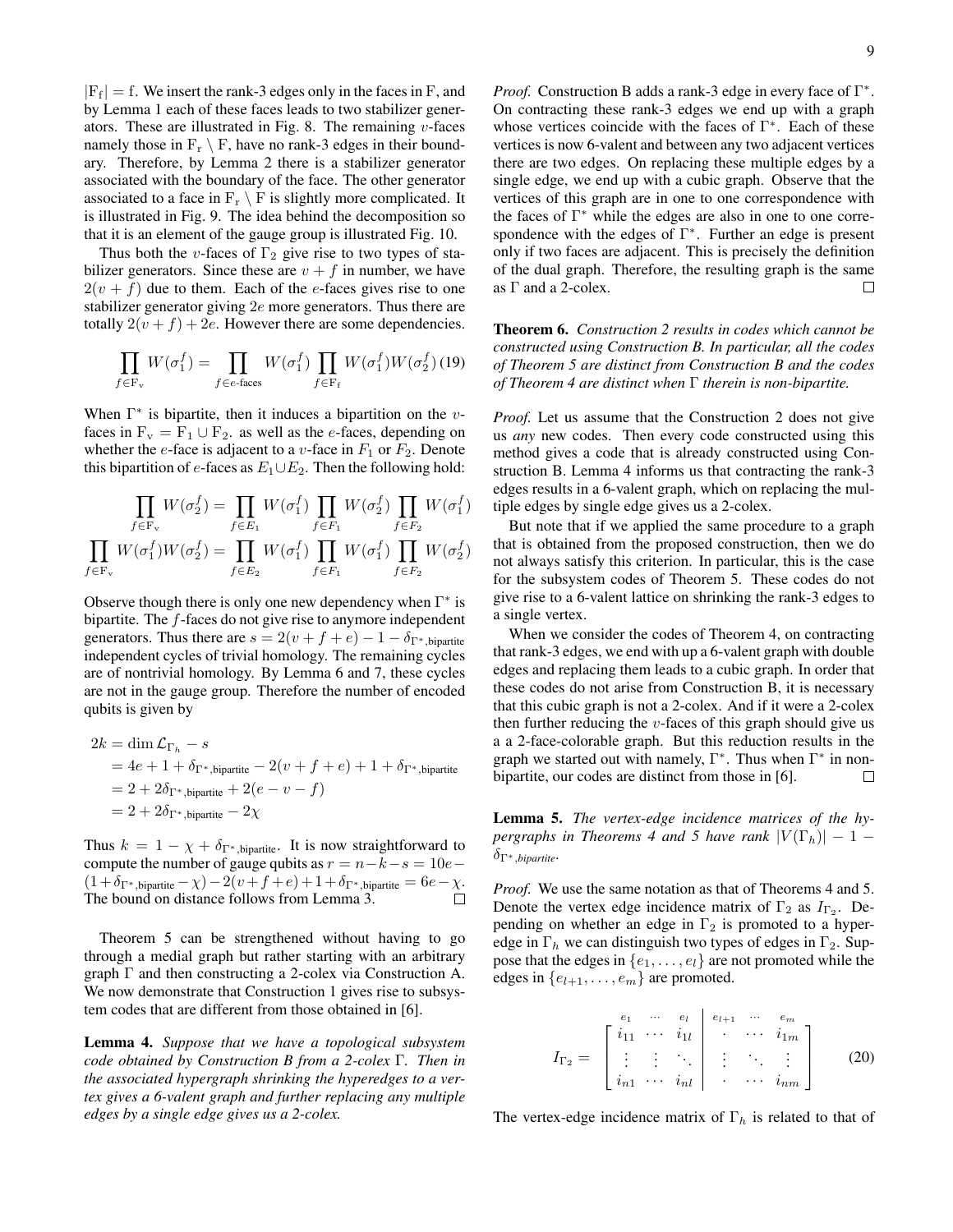$I_{\Gamma_2}$  as follows:

$$
I_{\Gamma_h} = \begin{bmatrix} e_1 & \cdots & e_l \\ i_{11} & \cdots & i_{1l} \\ \vdots & \vdots & \ddots & \vdots \\ i_{n1} & \cdots & i_{nl} \\ 0 & 0 & 0 \end{bmatrix} \begin{bmatrix} e_{l+1} & \cdots & e_m \\ \vdots & \ddots & \vdots \\ \vdots & \ddots & \vdots \\ \vdots & \ddots & \vdots \\ 0 & 0 & 0 \end{bmatrix}
$$

$$
= \begin{bmatrix} I_{\Gamma_2} & 0 \\ 0 & I & I_{\Gamma_h \backslash \Gamma_2} \end{bmatrix},
$$
(21)

where  $I_{\Gamma_h \backslash \Gamma_2}$  is the incidence matrix of the subgraph obtained by restricting to the vertices  $V(\Gamma_h)\backslash V(\Gamma_2)$ . We already know that  $\text{rank}_2(I_{\Gamma_2})$  is  $|V(\Gamma_2)|-1$ . Suppose there is an additional linear dependence among the rows of  $I_{\Gamma_h}$ . More precisely, let

$$
b = \sum_{v \in V(\Gamma_2)} a_v \delta(v) = \sum_{v \in V(\Gamma_h) \setminus V(\Gamma_2)} a_v \delta(v), \quad (22)
$$

where  $\delta_v$  is the vertex-edge incidence vector of v. Then b must have no support on the edges in  $\{e_1, \ldots, e_l\}$  ${e_{m+1}, \ldots, e_q}$ . It must have support only on the rank-3 edges of  $\Gamma_h$ .

Every rank-3 edge has the property that it is incident on exactly one vertex  $u \in V(\Gamma_h) \setminus (\Gamma_2)$  and exactly two vertices in  $v, w \in V(\Gamma_2)$ . Thus if a rank-3 edge has nonzero support in b, then  $a_u \neq 0$  and either  $a_v \neq 0$  or  $a_w \neq 0$  but not both.



FIG. 11. (Color online) If b defined in Eq. (22) has support on one rank-3 edge of a v-face, then it has support on all the rank-3 edges of the *v*-face. Further,  $\{a_{w_0}, a_{w_2}, a_{w_4}, \ldots\} \cup \{a_{v_1}, a_{v_3}, \ldots\}$  are all nonzero or  $\{a_{w_1}, a_{w_3}, \ldots\} \cup \{a_{v_0}, a_{v_2}, \ldots\}$  are all nonzero.

Suppose that a vertex  $u_0 \in V(\Gamma_h) \setminus V(\Gamma_2)$  is such that  $a_{u_0} \neq 0$ . Then because b has no support on the edges in  $\{e_{m+1}, \ldots, e_q\}$ , all the rank-2 neighbors of  $u_0$ , that is those which are connected by rank-2 edges are also such that  $a_{u_i} \neq$ 0. This implies that in a given  $v$ -face, for all the vertices of  $u_i \in (V(\Gamma_h) \setminus V(\Gamma_2)) \cap f'$ , we have  $a_{u_i} \neq 0$ . Further, only one of the rank-3 neighbors of  $u_i$ , namely  $v_i, w_i$ , can have  $a_{v_i} \neq 0$  or  $a_{w_i} \neq 0$ , but not both. Additionally, pairs of these vertices must be adjacent as b has no support on the rank-2 edges. Thus either  $\{a_{w_0}, a_{w_2}, a_{w_4}, \ldots\} \cup \{a_{v_1}, a_{v_3}, \ldots\}$  are all nonzero or  $\{a_{w_1}, a_{w_3}, \ldots\} \cup \{a_{v_0}, a_{v_2}, \ldots\}$  are all nonzero. Alternatively, we can say only the vertices in the support of an alternating set of rank-2 edges in the boundary of the face can

have nonzero  $a_v$  in b. Consequently these vertices belong to an alternating set of  $f$ -faces in the boundary of  $f$ .

Consider now the construction in Theorem 4, in this rank-3 edges are in the boundary of every v-face and e-face of  $\Gamma_2$ . Further, they are all connected. Consider two adjacent  $v$ -faces as shown in Fig. 12.



FIG. 12. (Color online) For the hypergraph in Theorem 4, if b has support on one rank-3 edge, then it has support on all rank-3 edges in  $\Gamma_h$ .

If  $a_p \neq 0$ , it implies that  $a_r = 0 = a_s$  and  $a_q \neq 0$ . If the rank-3 edge  $e_j$  has support in b, then all the rank-3 edges incident on  $f_2$  must also be present. Since all the *v*-faces are connected, b has support on all the rank-3 edges. Also note that the  $f$ -face  $f_3$  has vertices in its boundary which are in the support of  $b$ . In order that no edge from its boundary is in the support of  $b$ , all the vertices in its boundary must be such that  $a_v \neq 0$ . The opposite holds for the vertices in  $f_4$ . None of these vertices must have  $a_v \neq 0$ . Thus the f-faces are portioned into two types and a consistent assignment of  $a<sub>v</sub>$  is possible if and only if the f-faces form a bipartition. In other words, Γ<sup>\*</sup> is bipartite. Thus the additional linear dependency exists only when  $\Gamma^*$  is bipartite.

Let us now consider the graph in Theorem 5. In this case F and  $F_c \setminus F$  form a bipartition. And only the the set v-faces in  $F$  have the rank-3 edges in their boundary. Consider two adjacent v-faces of  $\Gamma_2$ ,  $f_1 \in \mathbb{F}_c \setminus \mathbb{F}$ ,  $f_2 \in \mathbb{F}$ , as shown in Fig. 13.



FIG. 13. (Color online) For the hypergraph in Theorem 5, if b has support on one rank-3 edge, then it has support on all rank-3 edges in  $\Gamma_h.$ 

In this case  $a_p = a_q = a_r = a_s$ . So either all the vertices of  $f_1$  are present or none at all. This creates a bipartition of the v-faces which are not having rank-3 edges in their boundary. Thus a consistent assignment of  $a<sub>v</sub>$  is possible if and only if the rest of the v-faces in  $F_c \backslash F$  form a bipartition. Since these are arising form the faces of  $\Gamma$ , this means that an additional linear dependency exists if and only if  $\Gamma^*$  is bipartite.  $\Box$ 

Lemma 6. *Suppose that* σ *is a homologically nontrivial hyper cycle of*  $\Gamma_h$  *in Theorem 4 or 5. Then*  $\sigma$  *must contain some rank-3 edge(s).*

*Proof.* We use the notation as in Construction 2. We can assume that such a cycle does not contain a vertex from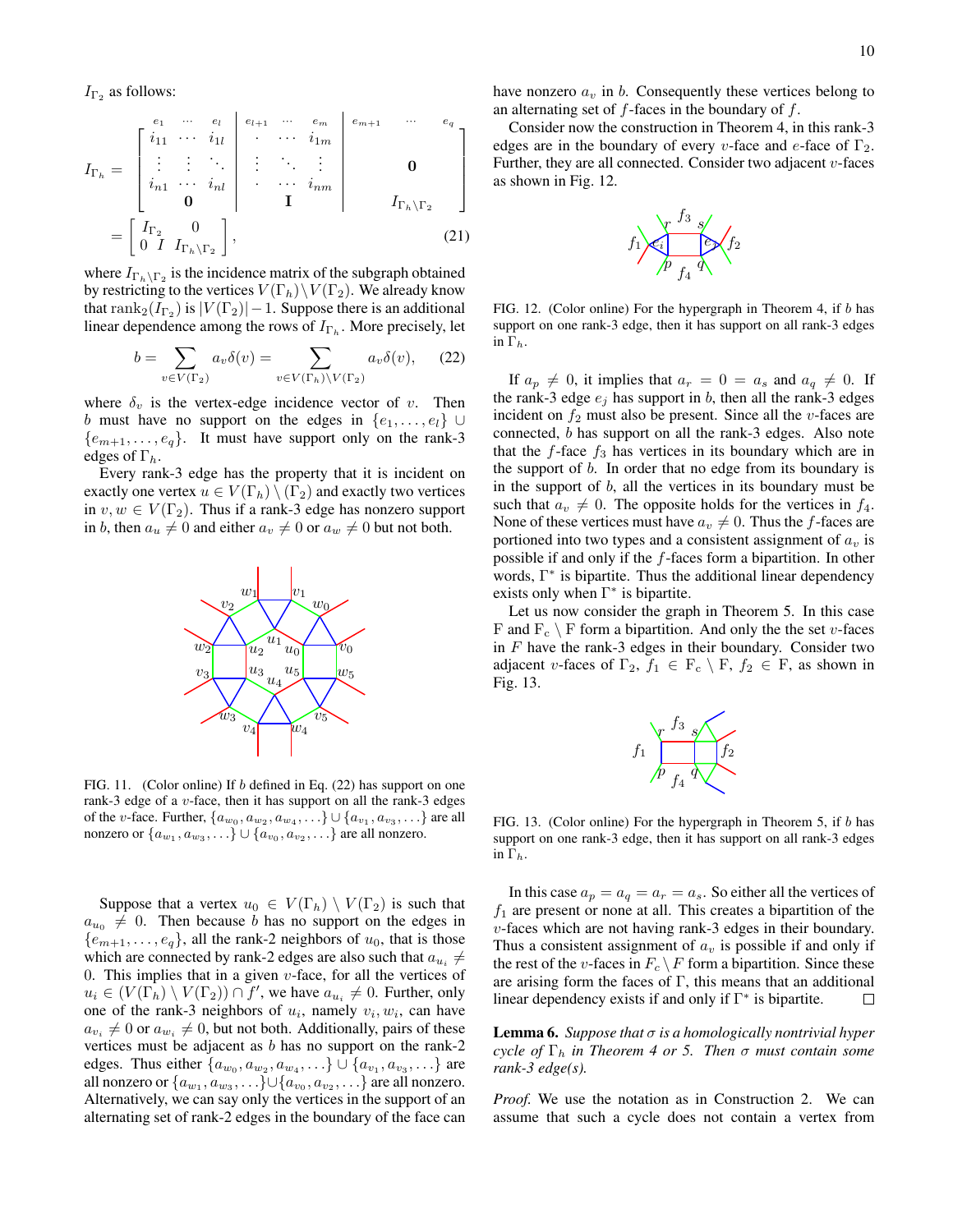$V(\Gamma_h) \setminus V(\Gamma_2)$ . If such a vertex is part of the hyper cycle then all the vertices that belong to that  $v$ -face are also part of it and there exists another cycle  $\sigma'$  which consists of rank-2 edges and is not incident on the vertices in  $V(\Gamma_h) \setminus V(\Gamma_2)$ .

Suppose on the contrary that  $\sigma$  contains only rank-2 edges of  $\Gamma_h$ . In the hypergraphs of Theorem 4, every vertex in  $\Gamma_h$ has one rank-3 edge incident on it, further each vertex of  $\Gamma_h$  is trivalent and 3-edge colourable with the rank-3 edges all colored the same. Therefore,  $\sigma$  consists of rank-2 edges which are alternating in color. Every vertex is in the boundary of some f-face of  $\Gamma_2$ , say  $\Delta$ . Note that an f-face does not have any rank-3 edge in its boundary although such an edge is incident on its vertices. This implies that  $\sigma$  is the boundary of ∆, therefore, homologically trivial cycle in contradiction our assumption. Therefore,  $\sigma$  must contain some rank-3 edges. This proves the statement for the graphs in Theorem 4.

Suppose now that  $\sigma$  is a cycle in the hypergraphs from Theorem 5. Now assume that there is a vertex in  $\sigma$  that is in the  $v$ -face which has rank-3 edges in its boundary. This edge is incident on two vertices which are such that the rank-3 edges are in the boundary while the rank-2 edges are out going and form the boundary of the 4-sided  $e$ -face incident on  $u, v$ . Therefore, the hyper cycle  $\sigma$  can be modified so that it is not incident on any v-face which has a rank-3 edge in its boundary. This implies from the e-faces only those edges are present in  $\sigma$  that are in the boundary of  $e$ -face and an  $v$ -face that has no rank-3 edges in its boundary. This edge is also coloured same the color of the f-faces in  $\Gamma_2$ . Further  $\sigma$  cannot have any edges that are of the same color as the v-faces. Thus  $\sigma$  must have the edges that are colored b and g the colors of the  $f$ -faces and e-faces respectively. But this implies that  $\sigma$  is the union of the boundaries of  $v$ -faces, because only if there are edges of r-type can it leave the boundary of a  $v$ -face. This contradicts that  $\sigma$  is non trivial homologically. П

Lemma 7. *Suppose that* σ *is a homologically nontrivial hyper cycle of*  $\Gamma_h$  *in Theorem 4 or 5. Then*  $W(\sigma)$  *is not in the gauge group.*

*Proof.* Without loss of generality we can assume that  $\sigma$  has a minimal number of rank-3 edges in it. If not, we can compose it with another cycle in  $\Delta_{\Gamma_h}$  to obtain one with fewer rank-3 edges. Note that  $W(\sigma) \in \mathcal{G}$  if and only if  $W(\sigma') \in \mathcal{G}$ .

Assume now that  $W(\sigma)$  is in the gauge group. Let  $E_2$  be the set of rank-2 edges and  $E_3$  be the set of rank-3 edges in  $\Gamma_h$ .

$$
W(\sigma) = \prod_{e \in E_2 \cap \sigma} K_e \prod_{e \in E_3 \cap \sigma} K_e
$$

The edges in  $E_2 \cap \sigma$  are also edges in  $\Gamma_h$  and the associated link operators are the same. Therefore, it implies that Z-only operator  $O_{\sigma} = \prod_{e \in E_3 \cap \sigma} K_e$  is generated by the gauge group consisting of operators of the form  $\{X \otimes X, Y \otimes Y, Z \otimes Z\}$ .

The operator  $O_{\sigma}$  consists of (disjoint) rank-3 edges alone and therefore, for any edge  $(u, v, w)$  in the support of  $O_{\sigma}$ , for each of the qubits  $u, v, w$ , one of the following must be true:

(i) Exactly one operator  $Z_u Z_v$ ,  $Z_v Z_w$ ,  $Z_w Z_u$  is required to generate the  $Z_i Z_j$  on a pair of the qubits, where

 $i, j \in \{u, v, w\}$ . The Z operator on the remaining qubit is generated by gauge generators of the form  $X_i X_j$  and  $Y_iY_k$ , where i is one of  $\{u, v, w\}$ 

(ii) The support on all the qubits is generated by  $X_i X_j$  and  $Y_iY_k$ , where i is one of  $\{u, v, w\}.$ 

For a qubit not in the support of  $O_{\sigma}$ , either no generator acts on it or all the three gauge operators  $X_u X_i$ ,  $Y_u Y_j$ , and  $Z_u Z_v$ act on it. If it is the latter case, then it follows that  $u, v$  must be in the support of same rank-3 edge and that  $v$  is also not in the support of  $O_{\sigma}$ .

Suppose that we can generate  $O_{\sigma}$  as follows:

$$
O_{\sigma} = K^{(x,y)}K^{(z)},
$$

where  $K^{(x,y)}$  consists of only operators of the form  $X \otimes$  $X, Y \otimes Y$  and  $K^{(z)}$  only of operators of the form  $Z \otimes Z$ . From the Lemma 6, we see that the  $O_{\sigma} K^{(z)}$  must be trivial homologically. The rank-3 edges incident on the support of  $O_{\sigma} K^{(z)}$  are either in the support of  $\sigma$  or not.



FIG. 14. A rank-3 edge which is not in the support of  $O_{\sigma}$ . The solid edges indicate the link operators which are in the support of  $K^{(x,y)}K^{(z)}$ , while the dashed edges do not. The edge must occur in two cycles, one which encloses  $f_a$ , and another which encloses  $f_b$ . If the same cycle encloses both  $f_a$  and  $f_b$ , then the edge occurs twice in that cycle. If we consider the stabilizer associated with these cycles then it has no support on this edge.

A rank-3 edge e which is not in  $\sigma$  must be such that exactly two vertices from e occur in the support of  $O_{\sigma} K^{(z)}$ . There are two faces  $f_a$  and  $f_b$  associated [18] with these two vertices, see Fig 14. There is a hypercycle that encloses  $f_a$  whose support contains  $e$  and another that encloses  $f_b$  and whose support contains e. The product of these two stabilizer elements has no support on e but has support on the edges in  $O_{\sigma}$ . We can therefore, find an appropriate combination which are associated with the trivial cycle in the support of  $K^{(x,y)}$  such that  $\sigma$  has fewer rank-3 edges. But this contradicts the minimality of rank-3 edges in  $\sigma$ . Therefore, it is not possible to generate  $W(\sigma)$  within the gauge group if  $\sigma$  is homologically nontrivial.  $\Box$ 

## IV. SYNDROME MEASUREMENT IN TOPOLOGICAL SUBSYSTEM CODES

One of the motivations for subsystem codes is the possibility of simpler recovery schemes. In this section, we show how the many-body stabilizer generators can be measured using only two-body measurements. This could help in lowering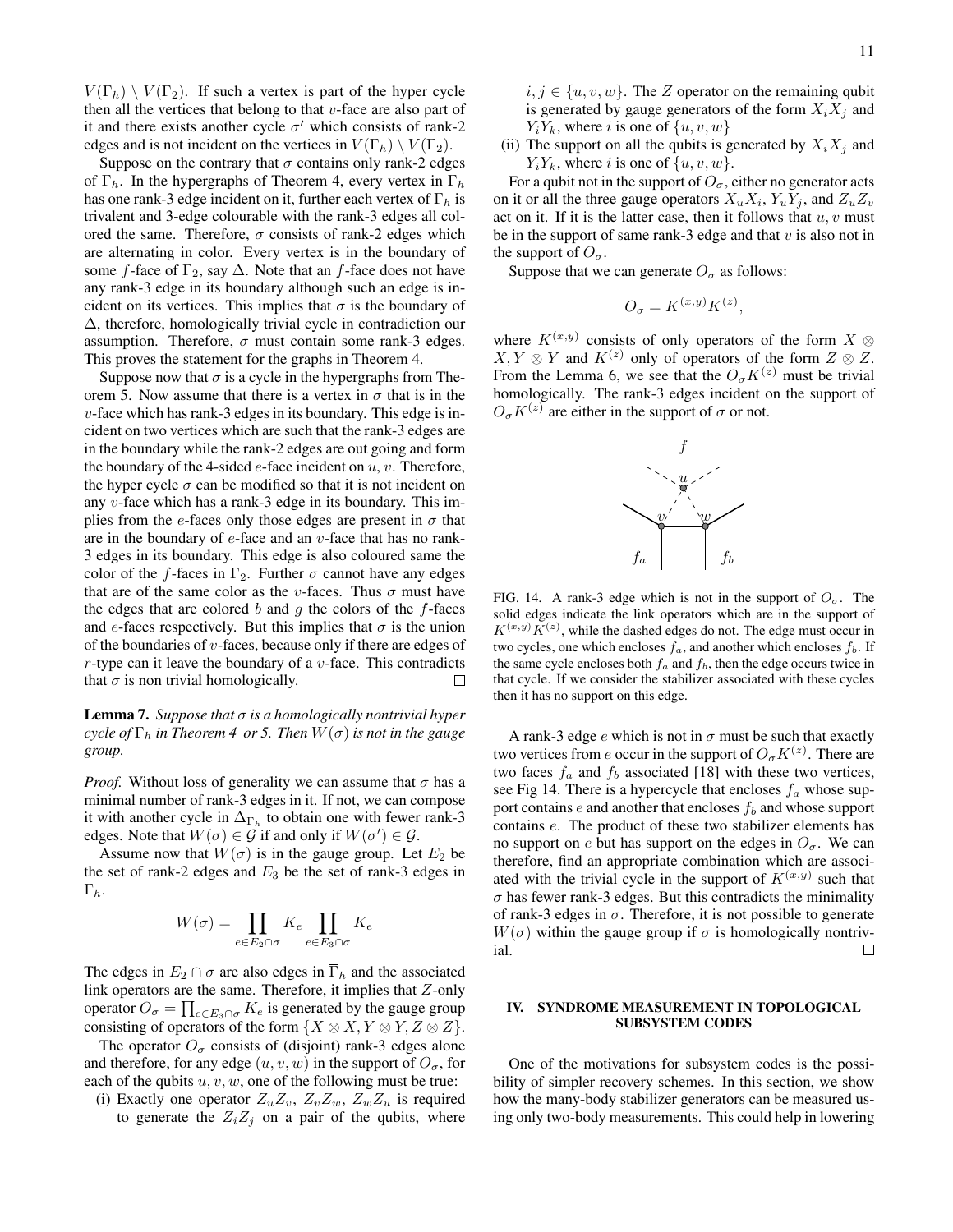the errors due to measurement and relax the error tolerance on measurement.

The proposed topological subsystem codes are not CSStype unlike the Bacon-Shor codes. In CSS-type subsystem codes, the measurement of check operators is somewhat simple compared to the present case. The check operators are either  $X$ -type or  $Z$ -type. Suppose that we measure the  $X$ -type check operators first. We can simply measure all the  $X$ -type gauge generators and then combine the outputs classically to obtain the necessary stabilizer outcome. When we try to Ztype operator subsequently, we measure the Z-type gauge operators and once again combine them classically. This time around, the output of the Z-type gauge operators because they anti-commute with some  $X$ -type gauge operator we have uncertainty in the individual Z-type observables. Nonetheless because the Z-type check operator because it commutes with the  $X$ -type gauge generators, it can still be measured without inconsistency.

When we deal with the non-CSS type subsystem codes, the situation is not so simple. We need to find an appropriate decomposition of the stabilizers in terms of the gauge generators so that the individual gauge outcomes can be consistently. So it must be demonstrated that the syndrome measurement can be performed by measuring the gauge generators and a schedule exists for all the stabilizer generators. A condition that ensures that a certain decomposition of the stabilizer in terms of the gauge generators is consistent was shown in [22].

Theorem D (Syndrome measurement [22]). *Suppose we have a decomposition of a check operator* S *as an ordered product of link operators*  $K_i$  *such that* 

$$
S = K_m \cdots K_2 K_1 \text{ where } K_j \text{ is the link operator } K_{e_j}(23)
$$

$$
[K_j, K_{j-1} \cdots K_1] = 0 \text{ for all } j = 2, \cdots, m(24)
$$

*Let*  $s \in \mathbb{F}_2$  *be the outcome of measuring S. Then to measure*  $S$ , measure the link operators  $K_i$  for  $i = 1$  to  $m$  and compute  $s = \bigoplus_{i=1}^{m} g_i$ , where  $g_i \in \mathbb{F}_2$  is the outcome of measuring  $K_i$ .

Theorem 9. *The syndrome measurement of the subsystem codes in Theorems 4 and 5 can be performed in three rounds using the following procedure, using the decompositions given in Fig. 5, 7, for Theorem 4 and Fig. 8, 10 for Theorem 5.*

(*i*) Let a stabilizer generator  $W(\sigma) = \prod_i K_i \in S$  be de*composed as follows*

$$
W(\sigma) = \prod_{i \in E_r} K_i \prod_{j \in E_g} K_j \prod_{k \in E_b} K_k = S_b S_g S_r \quad (25)
$$

where  $K_i$  is a link operator and  $E_r$ ,  $E_g$ ,  $E_b$  are the link *operators corresponding to edges coloured* r*,* g*,* b *respectively.*

- *(ii) Measure the gauge operators corresponding to the edges of different color at each level.*
- *(iii) Combine the outcomes as per the decomposition of*  $W(\sigma)$ .

*Proof.* In the subsystem codes of Theorem 4, there are two stabilizer generators associated with the  $v$ -face and  $f$ -face. Those associated with the  $v$ -face are shown in Fig. 5. Consider the first type of stabilizer generator  $W(\sigma_1)$ . Clearly,  $W(\sigma_1)$  consists of two kinds of link operators, r type and g

type. The link operators corresponding to the  $r$ -type edges are all disjoint and can therefore be measured in one round. In the second round, we can measure the link operators corresponding to g-type edges. Since this is an even cycle we clearly have  $[S_q, S_r] = 0$ . Note that  $E_b = \emptyset$  because there are no b-edges in  $\sigma_1$ . A similar reasoning holds for the generator  $W(\sigma_1)$  shown in Fig. 7 corresponding to an f-face.

For the second type of the stabilizer generators  $W(\sigma_2)$ , observe that as illustrated in Fig. 5, the r-edges are disjoint with the "outer"  $b$  and  $g$ -edges and can be measured in the first round. The "outer"  $g$ -edges being disjoint with the  $r$ -edges we satisfy the condition  $[S_g, S_r] = 0$ . In the last round when we measure the  $b$ -edges, since the  $b$ -edges and  $g$ -edges overlap an even number of times and being disjoint with the  $r$ -edges we have  $[S_b, S_a S_r] = 0$ . Thus by Theorem D, this generator can be measured by measuring the gauge operators.

The same reasoning can be used to measure  $W(\sigma_2)$  corresponding to the f-faces, but with one difference. The outer edges are not all of the same color, however this does not pose a problem because in this case as well we can easily verify that  $[S_q, S_r] = 0$ , because they are disjoint. Although the bedges overlap with both the  $r$  and  $g$ -edges note that each of them individually commutes with  $S_gS_r$  because they overlap exactly twice. Thus  $[S_b, S_g S_r] = 0$  as well and we can measure  $W(\sigma_2)$  through the gauge operators.

Syndrome measurement of two disjoint stabilizers do not obviously interfere with each other. However, when two generators have overlapping support, they will not interfere as demonstrated below.

Note that every every vertex of  $\Gamma_h$  in Theorem 4 has a rank-3 edge incident on it. As illustrated in Fig. 15, edges which are not shared are essentially the rank-3 edges and each one of them figures in only one of the stabilizer generators, but because they all commute they can be measured in the same round. The r and q edges are shared and appear in the support stabilizer generators of two adjacent faces. Nonetheless because edges of each color are disjoint they can be measured simultaneously. As has already been demonstrated the edges of each color are such that for each stabilizer generator  $[S_g, S_r] = 0$  and  $[S_b, S_g S_r] = 0$ .



FIG. 15. Noninterference of syndrome measurement. The faces  $f_a$ ,  $f<sub>b</sub>$ ,  $f<sub>c</sub>$  have stabilizer generators that have overlapping support. The edges are labelled with the round in which they are measured, the subscripts indicate the faces with which the edge is associated. Thus  $3<sub>a</sub>$  indicates that this edge should be measured in the third round and it is used in the stabilizer generator  $W(\sigma_2)$  of the face  $f_a$ .

A similar argument can be made for the codes in Theorem 5, the proof is omitted.  $\Box$ 

The argument above shows that the subsystem codes of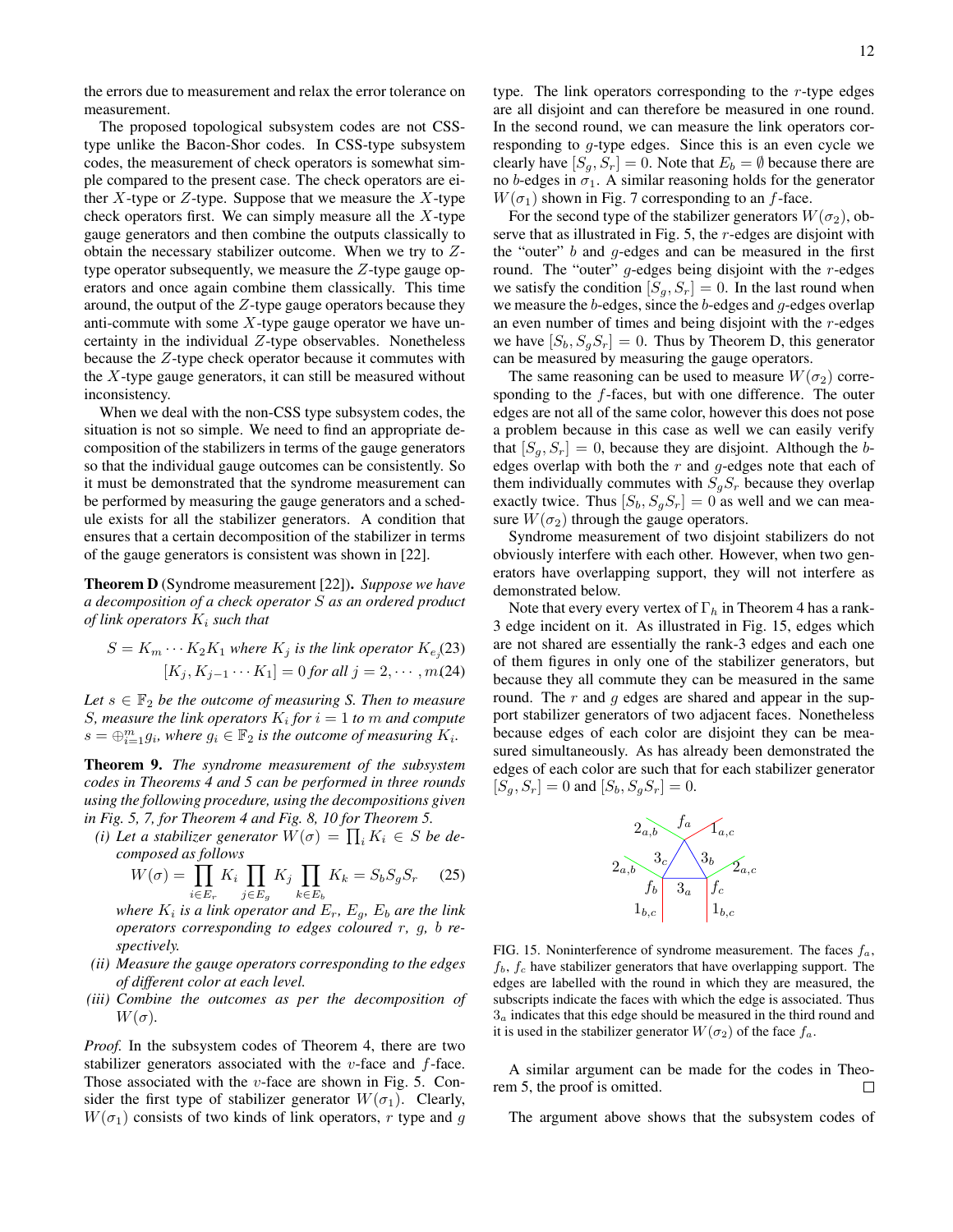Theorems 4 and 5 can be measured in three rounds using the same procedure outlined in Theorem 9 if we assume that a single qubit can be involved in two distinct measurements simultaneously. If this is not possible, then we need four time steps to measure all the checks. The additional time step is due to the fact that a rank-3 edge results in three link operators. However only two of these are independent and they overlap on a single qubit. To measure both operators, we need two time steps. Thus the overall time complexity is no more than four time steps. This is in contrast to the schedule in [6], which takes up to six time steps.

## V. CONCLUSION AND DISCUSSION

#### A. Significance of proposed constructions

To appreciate the usefulness of our results, it is helpful to understand Theorem B in more detail. First of all consider the complexity of finding hypergraphs which satisfy the requirements therein. Finding if a cubic graph is 3-edge-colorable is known to be NP-complete [10]. Thus determining if a 3 valent hypergraph is 3-edge-colorable is at least as hard. In view of the hardness of this problem, the usefulness of our results becomes apparent. One such family of codes is due to [6]. In this paper we provide new families of subsystem codes. Although they are also derived from color codes, they lead to subsystem codes with different parameters. With respect to the results of [22], our results bear a relation similar to a specific construction of quantum codes, say that of the Kitaev's topological codes, to the CSS construction.

Secondly, the parameters of the subsystem code constructed using Theorem B depend on the graph and the embedding of the graph. They are not immediately available in closed form for all hypergraphs. We give two specific families of hypergraphs where the parameters can be given in closed form. In addition our class of hypergraphs naturally includes the hypergraphs arising in Bombin's construction.

Thirdly, Theorem B does not distinguish between the case when the stabilizer is local and when the stabilizer is nonlocal. Let us elaborate on this point. The subsystem code on the honeycomb lattice, for instance, can be viewed as a hypergraph albeit with no edges of rank-3. In the associated subsystem code the stabilizer can have support over a cycle which is nontrivial homologically. In fact, we can even provide examples of subsystem codes derived from true hypergraphs in that there exist edges or rank greater than two, and whose stabilizer can have elements associated to nontrivial cycles of the surface. Consider for instance, the 2-colex shown in Fig. 16(a). The hypergraph derived from this 2-colex is shown in Fig. 16(b). This particular code has a nonzero-rate even though its stabilizer includes cycles that are not nontrivial homologically.

In contrast the subsystem codes proposed by Bombin, all have local stabilizers. It can be conceded that the locality of the stabilizer simplifies the decoding for stabilizer codes. But this is not necessarily a restriction for the subsystem codes. A case in point is the family of Bacon-Shor codes which have



FIG. 16. (Color online) A subsystem code in which some of the stabilizer generators are nonlocal. This is derived from the color code on a torus from a square octagon lattice. Opposite sides are identified.

non-local stabilizer generators. It would be important to know what effect the non-locality of the stabilizer generators have on the threshold. Although we do not provide a criterion as to when the subsystem codes are topological in the sense of having a local stabilizer, our constructions provide a partial answer in this direction. It would be certainly more useful to have this criterion for all the codes of Theorem B.

Not every cubic graph can allow us to define a subsystem code. Only if it satisfies the commutation relations, namely Eq. (8) is it possible. As pointed out in [22], the bipartiteness of the graph plays a role. The Petersen graph satisfies H1–4 being a cubic graph but with no hyperedges. But it does not admit a subsystem code to be defined because there is no consistent assignment of colours that enables the definition of the gauge group. In other words, we cannot assign the link operators such that Eq. (8) are satisfied. We therefore, add the 3-edge- colorability requirement to the hypergraph construction of the Suchara et al. [22].



FIG. 17. The Petersen graph although cubic and satisfying H1–4, does not lead to a subsystem code via Construction C; it is not 3 edge colorable.

Fig.18 illustrates our contributions in relation to previous work.